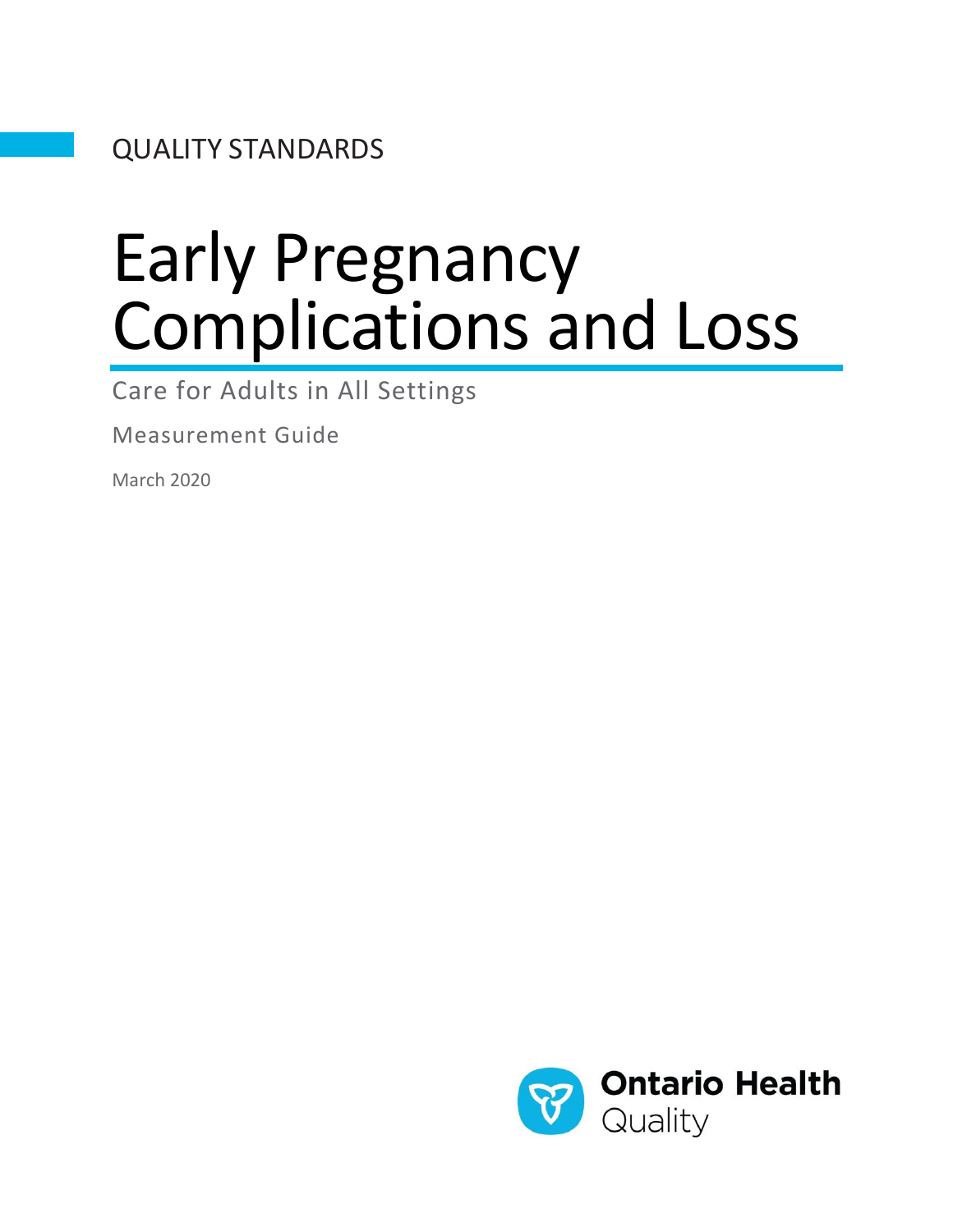### **Contents**

| $\mathbf{1}$ |     |  |  |  |
|--------------|-----|--|--|--|
| 2            |     |  |  |  |
|              | 2.1 |  |  |  |
|              | 2.2 |  |  |  |
|              | 2.3 |  |  |  |
|              | 2.4 |  |  |  |
|              | 2.5 |  |  |  |
| 3            |     |  |  |  |
|              | 3.1 |  |  |  |
|              | 3.2 |  |  |  |
|              | 3.3 |  |  |  |
|              |     |  |  |  |
| 4            |     |  |  |  |
|              | 4.1 |  |  |  |
| 5            |     |  |  |  |
|              | 5.1 |  |  |  |
|              | 5.2 |  |  |  |
|              | 5.3 |  |  |  |
|              | 5.4 |  |  |  |
| 6            |     |  |  |  |
|              | 6.1 |  |  |  |
|              | 6.2 |  |  |  |

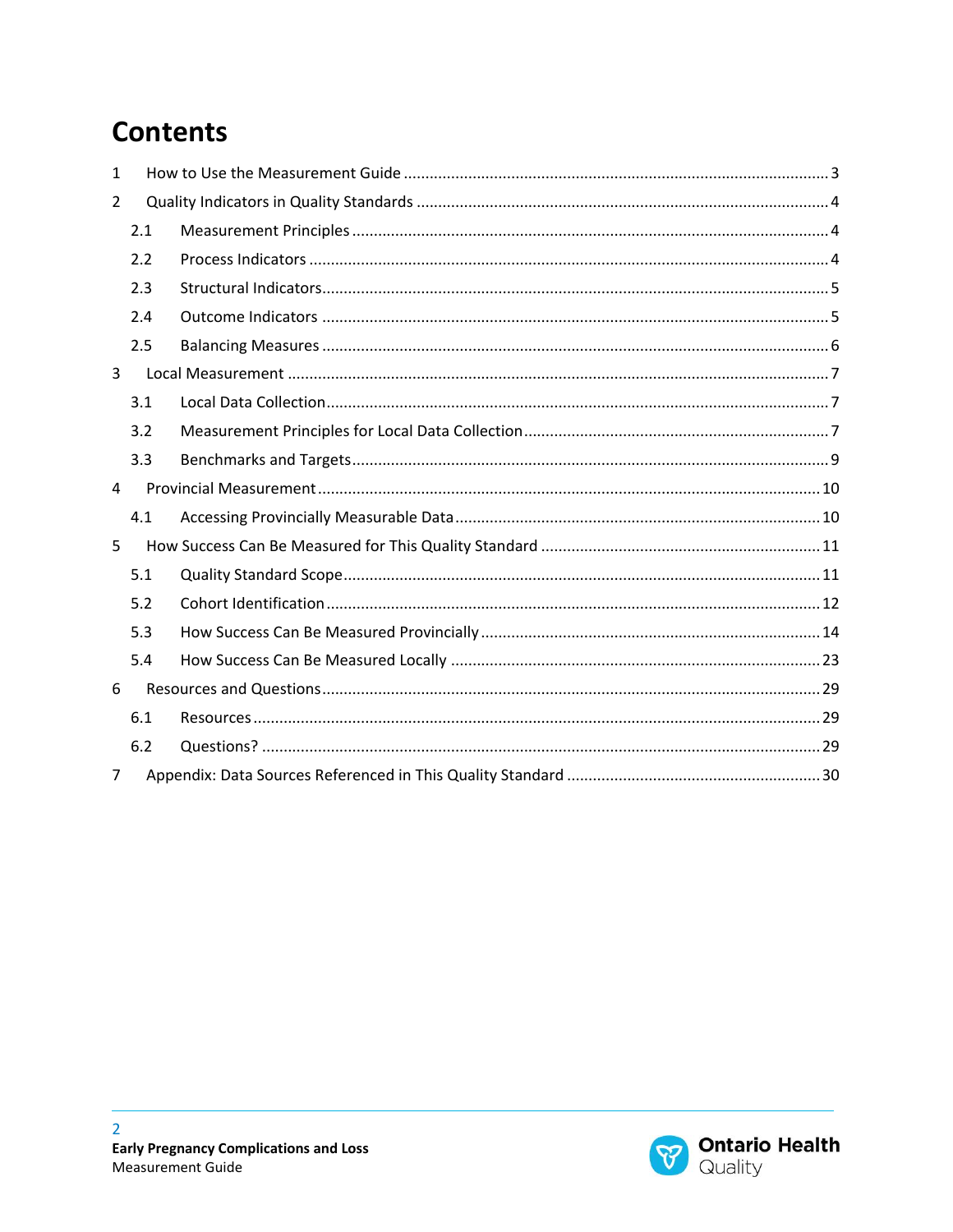### <span id="page-2-0"></span>**1 How to Use the Measurement Guide**

This document is meant to serve as a measurement guide to support the adoption of the Early Pregnancy Complications and Loss quality standard. Care for people experiencing early pregnancy complications and/or loss is a critical issue, and there are significant gaps and variations in the quality of care that people receive in Ontario. Recognizing this, the Quality Business Unit at Ontario Health released this quality standard to identify opportunities that have a high potential for quality improvement.

This guide is intended for use by those looking to adopt the Early Pregnancy Complications and Loss quality standard, including health care professionals working in regional or local roles.

This guide has dedicated sections for each of the two types of measurement within the quality standard:

- **Local measurement:** what you can do to assess the quality of care that you provide locally
- **Provincial measurement:** how we can measure the success of the quality standard on a provincial level using existing provincial data sources

#### **Important Resources for Quality Standard Adoption**

Ontario Health (Quality) has created resources to assist with the adoption of quality standards:

- A *[Getting Started Guide](http://www.hqontario.ca/Portals/0/documents/evidence/quality-standards/getting-started-guide-en.pdf)* that outlines a process for using quality standards as a resource to deliver high-quality care. It includes links to templates, tools, and stories and advice from health care professionals, patients, and caregivers. You can use this guide to learn about evidencebased approaches to implementing changes to practice
- A *[Quality Improvement Guide](http://www.hqontario.ca/portals/0/documents/qi/qi-quality-improve-guide-2012-en.pdf)* to give health care teams and organizations in Ontario easy access to well-established quality improvement tools. The guide provides examples of how to adapt and apply these tools to our Ontario health care environments
- An online community called [Quorum](http://www.hqontario.ca/Quality-Improvement/Quorum) that is dedicated to working together to improve the quality of health care across Ontario. Quorum can support your quality improvement efforts

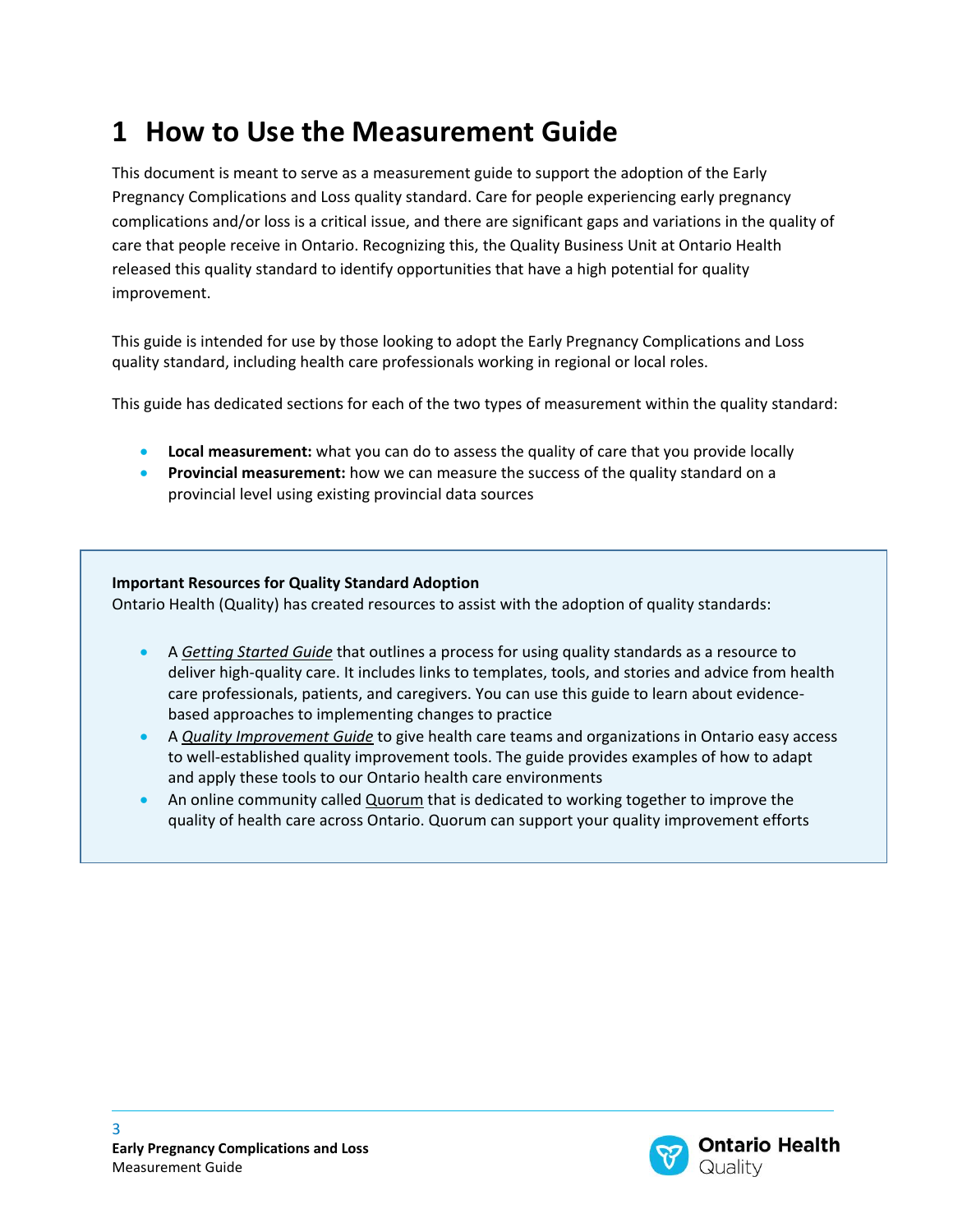# <span id="page-3-0"></span>**2 Quality Indicators in Quality Standards**

Quality standards inform providers and patients about what high-quality health care looks like for aspects of care that have been deemed a priority for quality improvement in the province. They are intended to guide quality improvement, monitoring, and evaluation.

Measurability is a key element in developing and describing the quality statements; each statement is accompanied by one or more indicators. This section describes the measurement principles behind the quality indicators, the process for developing these indicators, and the technical definitions of the indicators.

An effective quality statement must be measurable. Measurement is necessary to demonstrate if a quality statement has been properly implemented, and if it is improving care for patients. This is a key part of the [Plan-Do-Study-Act](http://www.hqontario.ca/portals/0/documents/qi/rf-document-pdsa-cycles-en.pdf) improvement cycle. If measurement shows there has been no improvement, you need to consider a change or try something different.

#### <span id="page-3-1"></span>**2.1 Measurement Principles**

Ontario Health (Quality) uses the process, structure, and outcome indicator framework developed by [Donabedian](https://www.ncbi.nlm.nih.gov/pubmed/16279964) in 1966 to develop indicators for quality standards. The three indicator types play essential and interrelated roles in measuring the quality of health care and the impact of introducing and using quality standards.

The indicators provided are merely suggestions. It is not expected that every provider, team, or organization will be able measure all of them (or even want to measure all of them), but they can identify which indicators best capture areas of improvement for their care and what can be measured given existing local data sources.

#### <span id="page-3-2"></span>**2.2 Process Indicators**

Process indicators assess the activities involved in providing care. They measure the percentage of individuals, episodes, or encounters for which an activity (process) is performed. In most cases, the numerator should specify a timeframe in which the action is to be performed, established through evidence or expert consensus. When a quality statement applies to a subset of individuals rather than the total population, the denominator should reflect the population of the appropriate subgroup, rather than the entire Ontario population. If exclusions are required or stratifications are suggested, they are reflected in the indicator specifications.

Process indicators are central to assessing whether or not the quality statement has been achieved; nearly all quality statements are associated with one or more process indicators. In most cases, the numerator and denominator for process indicators can be derived from the language of the quality statement itself; additional parameters (such as a timeframe) can also appear in the background and definitions sections. In some cases, a proxy indicator is provided that indirectly measures the process. Proxy indicators are used only when the actual indicator cannot be measured with currently available data.

While most quality statements focus on a single concept and are linked with a single process indicator, some statements include two or more closely related concepts. In these cases, multiple process



4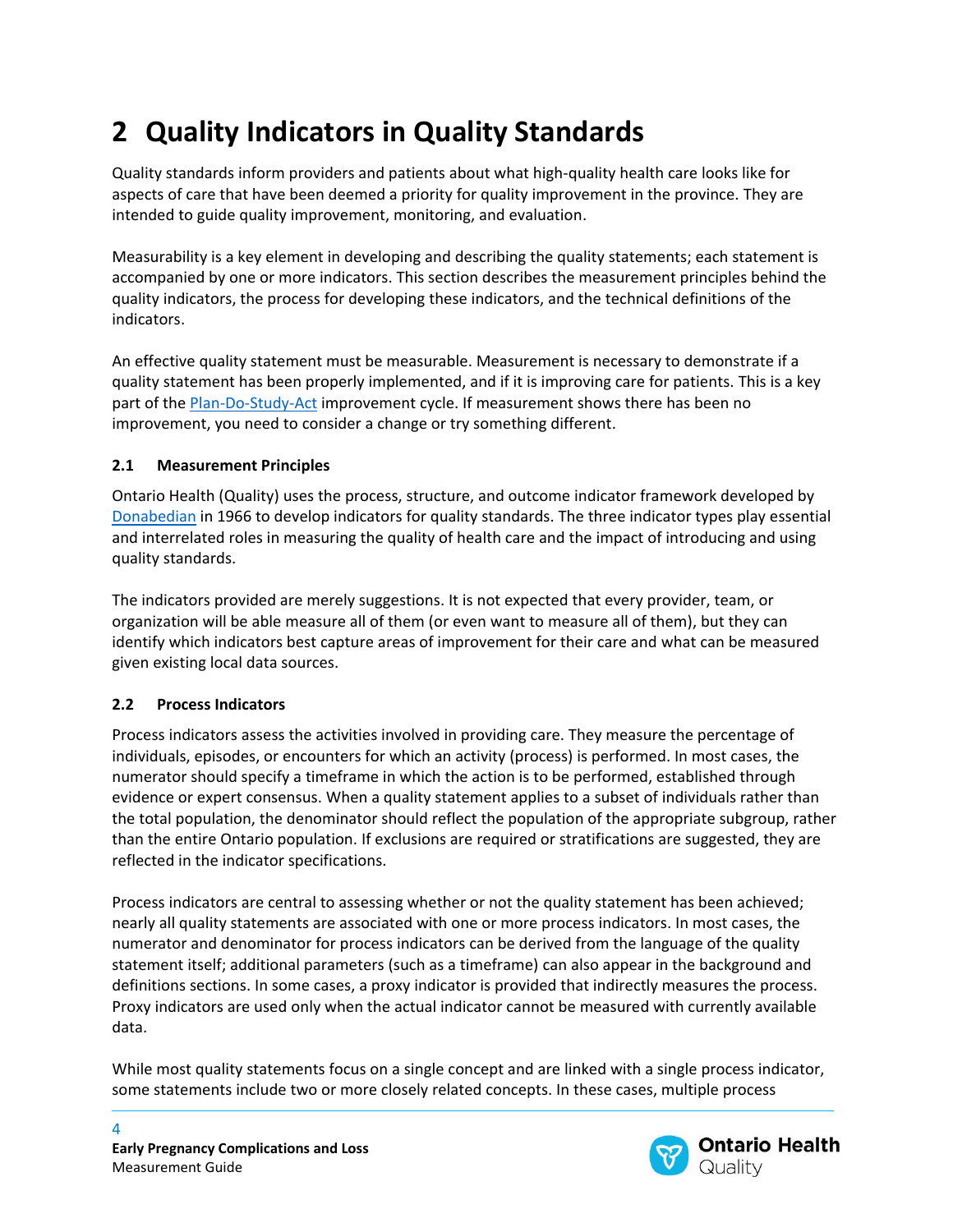indicators can be considered to capture all aspects of the quality statement. For example, a quality statement might suggest the need for a comprehensive assessment with several components, and each of those components might have a process indicator.

Examples of process indicators include the percentage of patients with hip fracture who receive surgery within 48 hours, or the percentage of patients with chronic obstructive pulmonary disease who are offered clozapine after first- and second-line antipsychotics have been ineffective. Please refer to the published [quality standards](http://www.hqontario.ca/Evidence-to-Improve-Care/Quality-Standards/View-all-Quality-Standards) for more examples.

#### <span id="page-4-0"></span>**2.3 Structural Indicators**

Structural indicators assess the structures and resources that influence and enable delivery of care. These can include equipment; systems of care; availability of resources; and teams, programs, policies, protocols, licences, or certifications. Structural indicators assess whether factors that are in place are known to help in achieving the quality statement.

Some quality statements have structural indicators associated with them. Structural indicators are binary or categorical and do not require the definition of a numerator and denominator. However, in some cases it could be useful to specify a denominator defining an organizational unit, such as a hospital, a primary care practice, or a local region. In many cases data to measure structural indicators are not readily available using existing administrative data, so local data collection might be required. This local data collection might require regional or provincial level data collection systems to be developed.

Structural indicators should be defined for a quality statement or for the quality standard as a whole when there is strong evidence that a particular resource, capacity, or characteristic is important for enabling the effective delivery of a process of care. It should be theoretically feasible for these structural elements to be implemented across Ontario, even if adoption is aspirational in some cases. In rare instances, a quality statement might have two or more associated structural indicators, if the quality standard advisory committee decides that multiple factors are crucial to the delivery of the quality statement. Structural indicators should align with the Recommendations for Adoption, which outline gaps in resources in the province.

Examples of structural indicators include the availability of a stroke unit, the existence of discharge planning protocols, or access to a specialized behavioural support team. Please refer to the published [quality standards](http://www.hqontario.ca/Evidence-to-Improve-Care/Quality-Standards/View-all-Quality-Standards) for more examples.

#### <span id="page-4-1"></span>**2.4 Outcome Indicators**

Outcome indicators assess the end results of the care provided. They are crucial and are arguably the most meaningful measures to collect, but many health outcomes—such as mortality or unplanned hospital readmissions—are often the product of a variety of related factors and cannot be reliably attributed to a single process of care. For this reason, although relatively few quality statements are directly linked to an outcome indicator, a set of overall measures—including key outcome indicators—is defined for the quality standard as a whole, reflecting the combined effect of all of the quality statements in the standard. Similar to process indicators, outcome indicators should be specified using a defined denominator and a numerator that, in most cases, should include a clear timeframe.

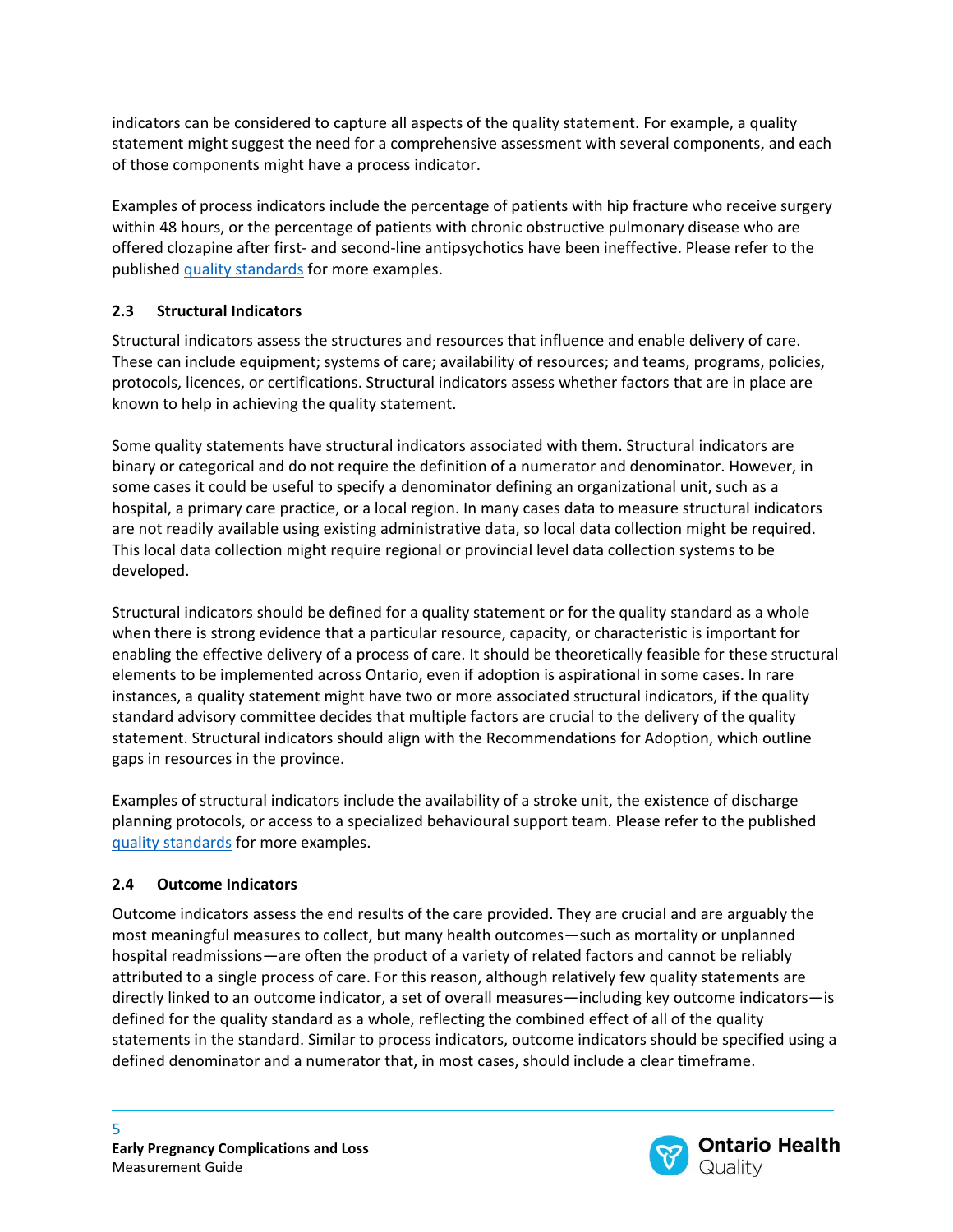Examples of outcome indicators include mortality rates, improvement (or decline) in function, and patients' experience of care. Please refer to the published [quality standards](http://www.hqontario.ca/Evidence-to-Improve-Care/Quality-Standards/View-all-Quality-Standards) for more examples.

#### <span id="page-5-0"></span>**2.5 Balancing Measures**

Balancing measures indicate if there are important unintended adverse consequences in other parts of the system. Examples include staff satisfaction and workload. Although they are not the focus of the standard and generally not included in the standard, the intention of these types of measures is to monitor the unintended consequences.

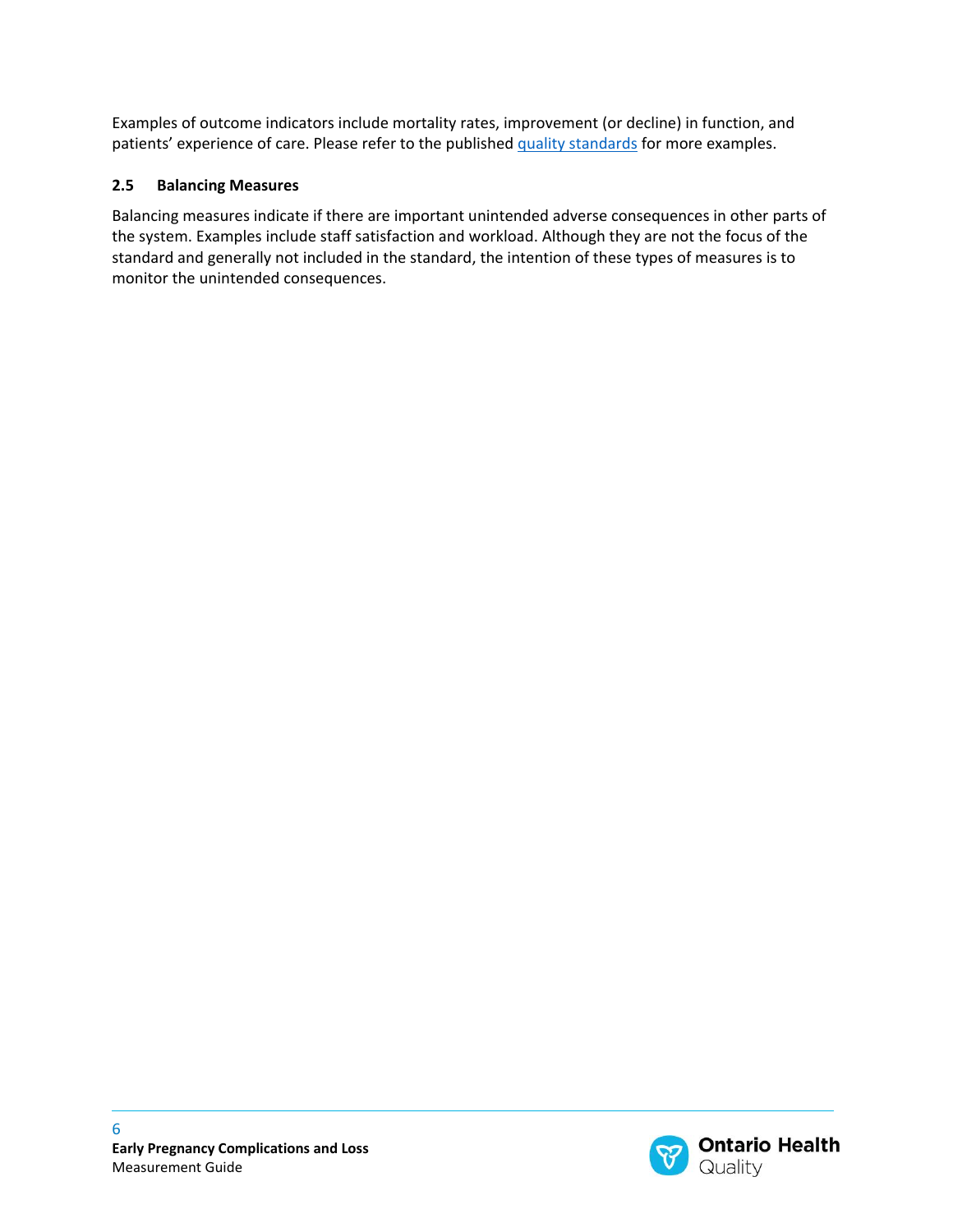### <span id="page-6-0"></span>**3 Local Measurement**

As part of the Early Pregnancy Complications and Loss quality standard, *specific* indicators were identified for each of the statements to support measurement for quality improvement.

As an early step in your project, we suggest that your team complete an *initial assessment* of the relevant indicators in the standard and come up with a draft measurement plan.

Here are some concrete next steps:

- Review the list of identified indicators, and determine which ones you will use as part of your adoption planning, given your knowledge of current gaps in care
- Determine the availability of data related to the indicators you have chosen
- Identify a way to collect local data related to your chosen indicators. This may be through clinical chart extraction or administration of local surveys for example.
- Develop a draft measurement plan

The earlier you complete the above steps, the more successful your quality improvement project is likely to be.

#### <span id="page-6-1"></span>**3.1 Local Data Collection**

Local data collection refers to data collection at the health provider or team level for indicators that cannot be assessed using provincial administrative or survey databases (such as databases held by the Institute for Clinical Evaluative Sciences or the Canadian Institute for Health Information). Examples of local data include data from electronic medical records, clinical patient records, regional data collection systems, and locally administered patient surveys. Indicators that require local data collection can signal an opportunity for local measurement, data advocacy, or data quality improvement.

Local data collection has many strengths: it is timely, can be tailored to quality improvement initiatives, and is modifiable on the basis of currently available data. However, caution is required when comparing indicators using local data collection between providers and over time to ensure consistency in definitions, consistency in calculation, and validity across patient groups.

#### <span id="page-6-2"></span>**3.2 Measurement Principles for Local Data Collection**

Three types of data can be used to construct measures in quality improvement: continuous, classification, and count data. For all three types of data, it is important to consider clinical relevance when analyzing results (i.e. not every change is a clinically relevant change).

#### *3.2.1 Continuous Data*

Continuous data can take any numerical value in a range of possible values. These values can refer to a dimension, a physical attribute, or a calculated number. Examples include patient weight, number of calendar days, and temperature.

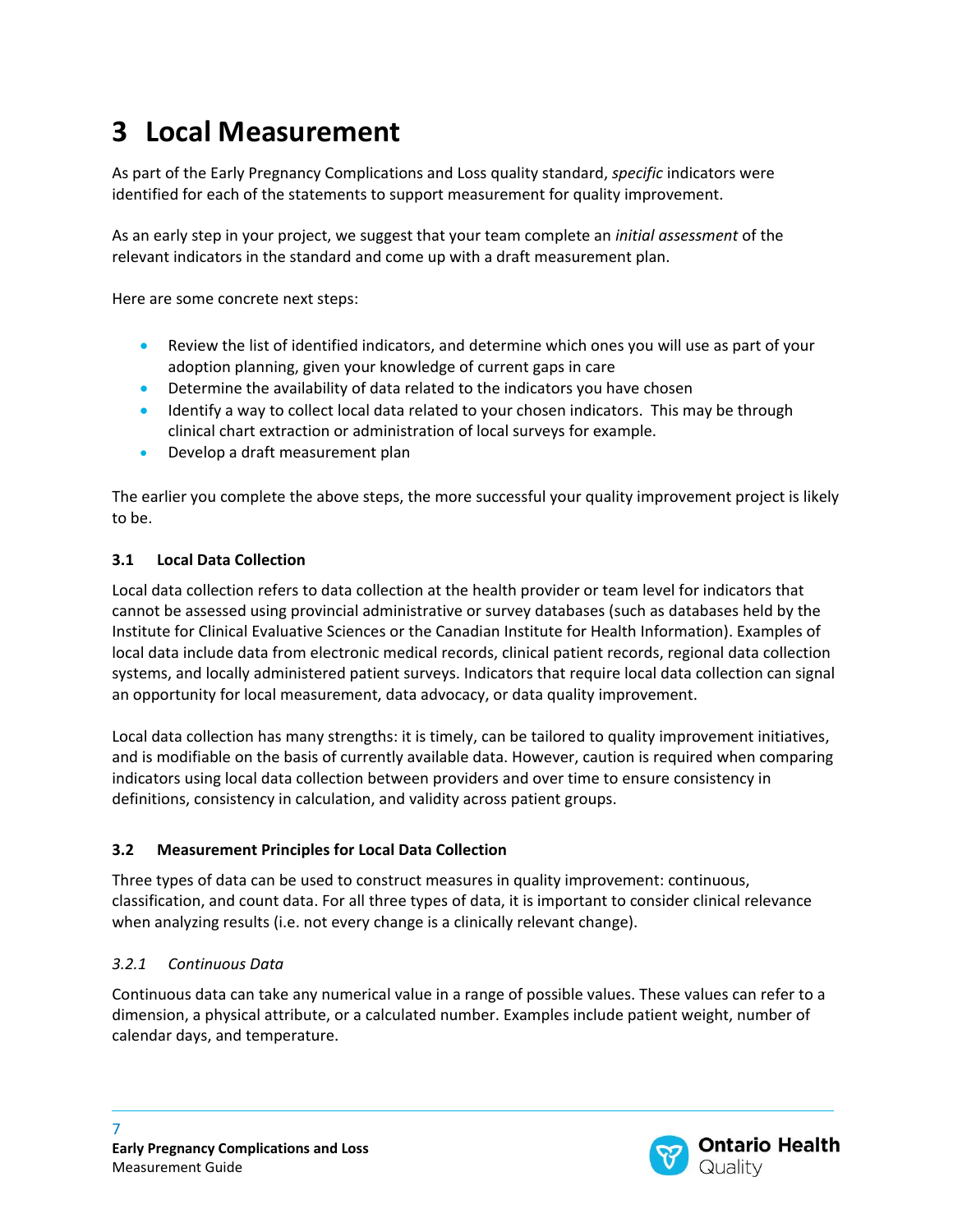#### *3.2.2 Classification Data*

Classification (or categorical) data are recorded in two or more categories or classes. Examples include sex, race or ethnicity, and number of patients with depression versus number of patients without depression. In some cases, you might choose to convert continuous data into categories. For example, you could classify patient weight as underweight, normal weight, overweight, or obese.

Classification data are often presented as percentages. To calculate a percentage from classification data, you need a numerator and a denominator (a percentage is calculated by dividing the numerator by the denominator and multiplying by 100). The numerator includes the number of observations meeting the criteria (e.g., number of patients with depression), and the denominator includes the total number of observations measured (e.g., total number of patients in clinic). Note that the observations in the numerator must also be included in the denominator (source population).

Examples of measures that use classification data include percentage of patients with a family physician and percentage of patients who receive therapy.

#### *3.2.3 Count Data*

Count data often focus on attributes that are unusual or undesirable. Examples include number of falls in a long-term care home and number of medication errors.

Count data are often presented as a rate, such as the number of events per 100 patient-days or per 1,000 doses. The numerator of a rate counts the number of events/nonconformities, and the denominator counts the number of opportunities for an event. It is possible for the event to occur more than once per opportunity (e.g., a long-term care resident could fall more than once).

Rate of 30-day hospital readmission  $=$ 

#### Number of hospital readmissions within 30 days of discharge [numerator] Number of discharges from hospital [denominator]

#### *3.2.4 Benefits of Continuous Data*

It is common practice in health care to measure toward a target instead of reporting continuous measures in their original form. An example would be measuring the number of patients who saw their primary care physician within 7 days of hospital discharge instead of measuring the number of days between hospital discharge and an appointment with a primary care physician. Targets should be evidence-based or based on a high degree of consensus across clinicians.

When a choice exists, continuous data sometimes are more useful than count or classification data for learning about the impact of changes tested. Measures based on continuous data are more responsive and can capture smaller changes than measures based on count data; therefore, it is easier and faster to see improvement with measures based on continuous data. This is especially true when the average value for the continuous measure is far from the target. Continuous data are also more sensitive to change. For example, while you might not increase the number of people who are seen within 7 days, you might reduce how long people wait.

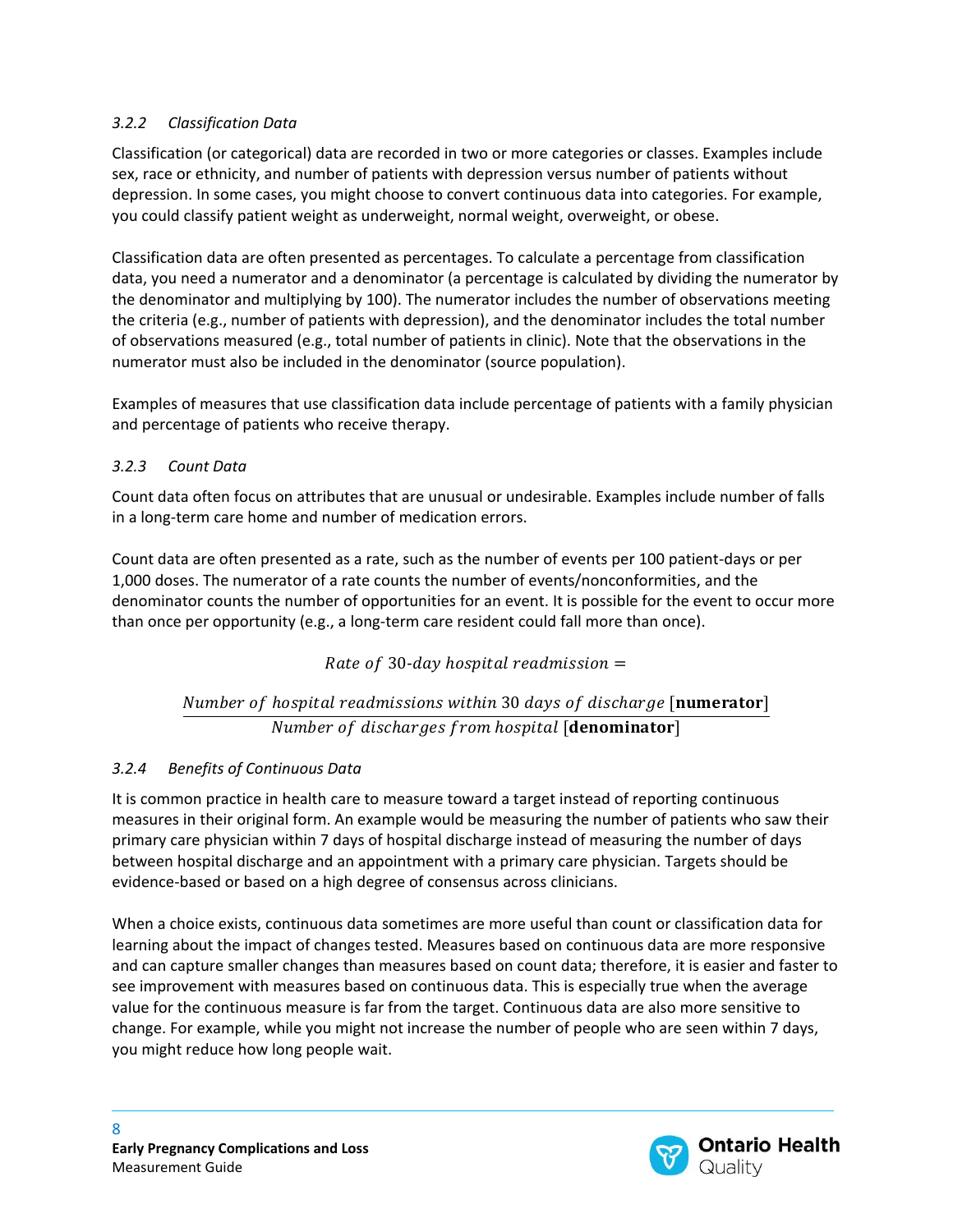#### <span id="page-8-0"></span>**3.3 Benchmarks and Targets**

Benchmarks are markers of excellence to which organizations can aspire. Benchmarks should be evidence-based or based on a high degree of consensus across clinicians. At this time, Ontario Health (Quality) does not develop benchmarks for the indicators. Users of these standards have variable practices, resources, and patient populations, so one benchmark might not be practical for the entire province.

Targets are goals for care that are often developed in the context of the local care environment. Providers, teams, and organizations are encouraged to develop their own targets appropriate to their patient populations, their current performance and their quality improvement work. Organizations that include a quality standard indicator in their quality improvement plans are asked to use a target that reflects improvement. Timeframe targets, like the number of people seen within 7 days, are typically provided with process indicators intended to guide quality improvement.

In many cases, achieving 100% on an indicator is not possible. For example, someone might not receive care in a wait time benchmark due to patient unavailability. This is why it is important to track these indicators over time, to compare results against those of colleagues, to track progress, and to aim for the successful implementation of the standard.

For guidance on setting benchmarks and targets at a local level, refer to:

- [Approaches to Setting Targets for Quality Improvement Plans](http://www.hqontario.ca/Portals/0/documents/qi/qip-appendix-a-en.pdf)
- [Long-Term Care Benchmarking Resource Guide](http://www.hqontario.ca/portals/0/documents/pr/pr-ltc-benchmarking-resource-guide-en.pdf)

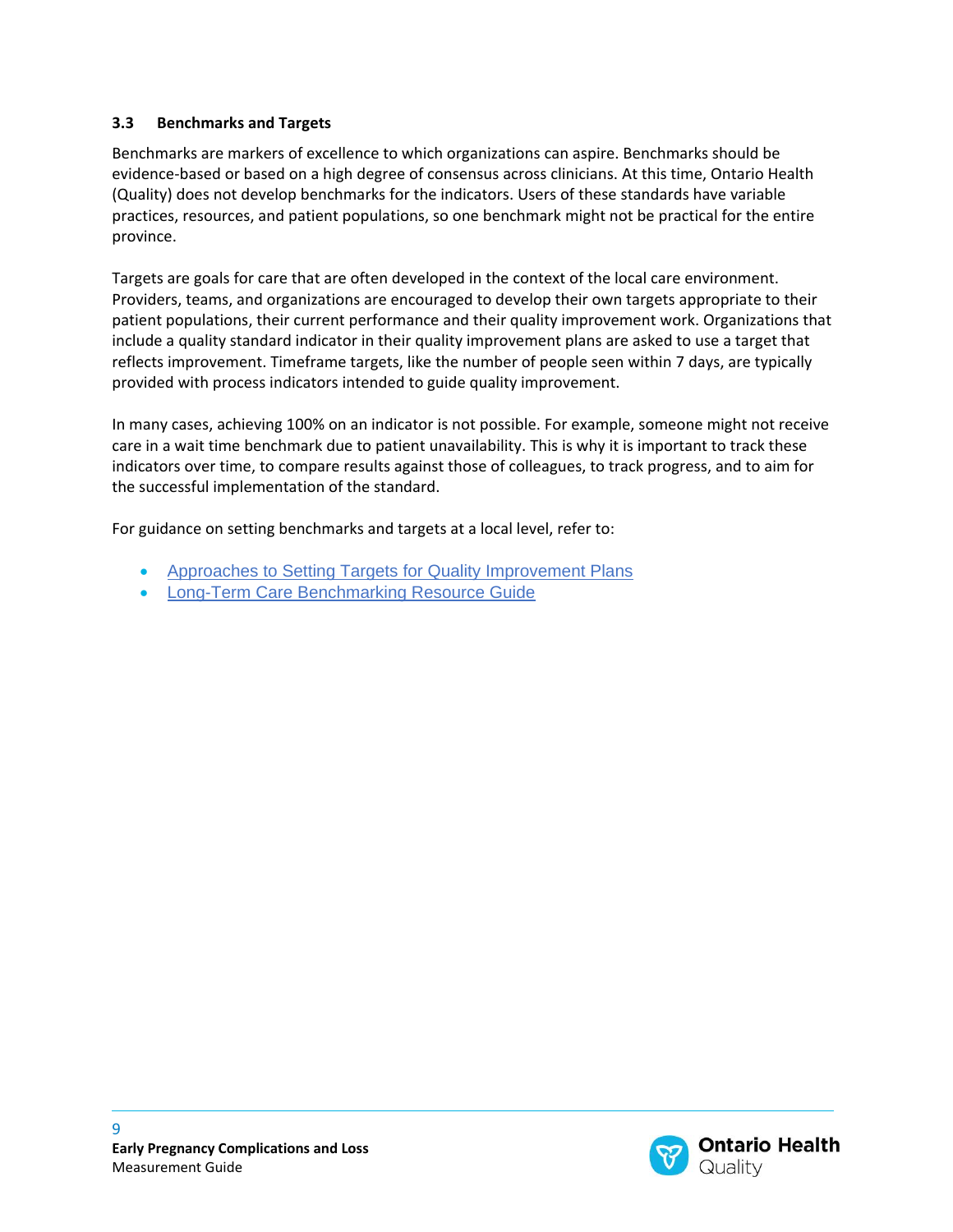### <span id="page-9-0"></span>**4 Provincial Measurement**

In its quality standards, Ontario Health (Quality) strives to incorporate measurement that is standardized, reliable, and comparable across providers to assess the impact of the standards provincially. Where possible, indicators should be measurable using province-wide data sources. However, in many instances data are unavailable for indicator measurement. In these cases, the source is described as local data collection.

For more information on the data sources referenced in this standard, please see the **appendix.**

#### <span id="page-9-1"></span>**4.1 Accessing Provincially Measurable Data**

Provincial platforms are available to users to create custom analyses to help you calculate results for identified measures of success. Examples of these platforms include IntelliHealth and eReports. Please refer to the links below to determine if you have access to the platforms listed.

#### *4.1.1 IntelliHealth—[Ministry of Health](https://intellihealth.moh.gov.on.ca/)*

IntelliHealth is a knowledge repository that contains clinical and administrative data collected from various sectors of the Ontario healthcare system. IntelliHealth enables users to create queries and run reports through easy web-based access to high quality, well organized, integrated data.

#### *4.1.2 eReports—[Canadian Institute for Health Information](https://secure.cihi.ca/cas/login)*

Quick Reports offer at-a-glance comparisons for the organizations you choose. The tool also provides some ways to manipulate the pre-formatted look and feel of the reports. Flexible or Organization Reports offer you many choices to compare your organization's data with those of other organizations. With these customizable reports, you can view data by different attributes and for multiple organizations.

#### *4.1.3 [Applied Health Research Questions \(AHRQ\)](https://www.ices.on.ca/DAS/AHRQ) — Institute for Clinical Evaluative Sciences*

ICES receives funds from the Ministry of Health to provide research evidence to organizations from across the Ontario health care system (Knowledge Users). This knowledge is used to inform planning, policy and program development. Knowledge Users can submit an Applied Health Research Question (AHRQ) to ICES. As a health services research institute that holds Ontario's administrative data, ICES is well positioned to respond to AHRQs that directly involve the use of ICES data holdings.

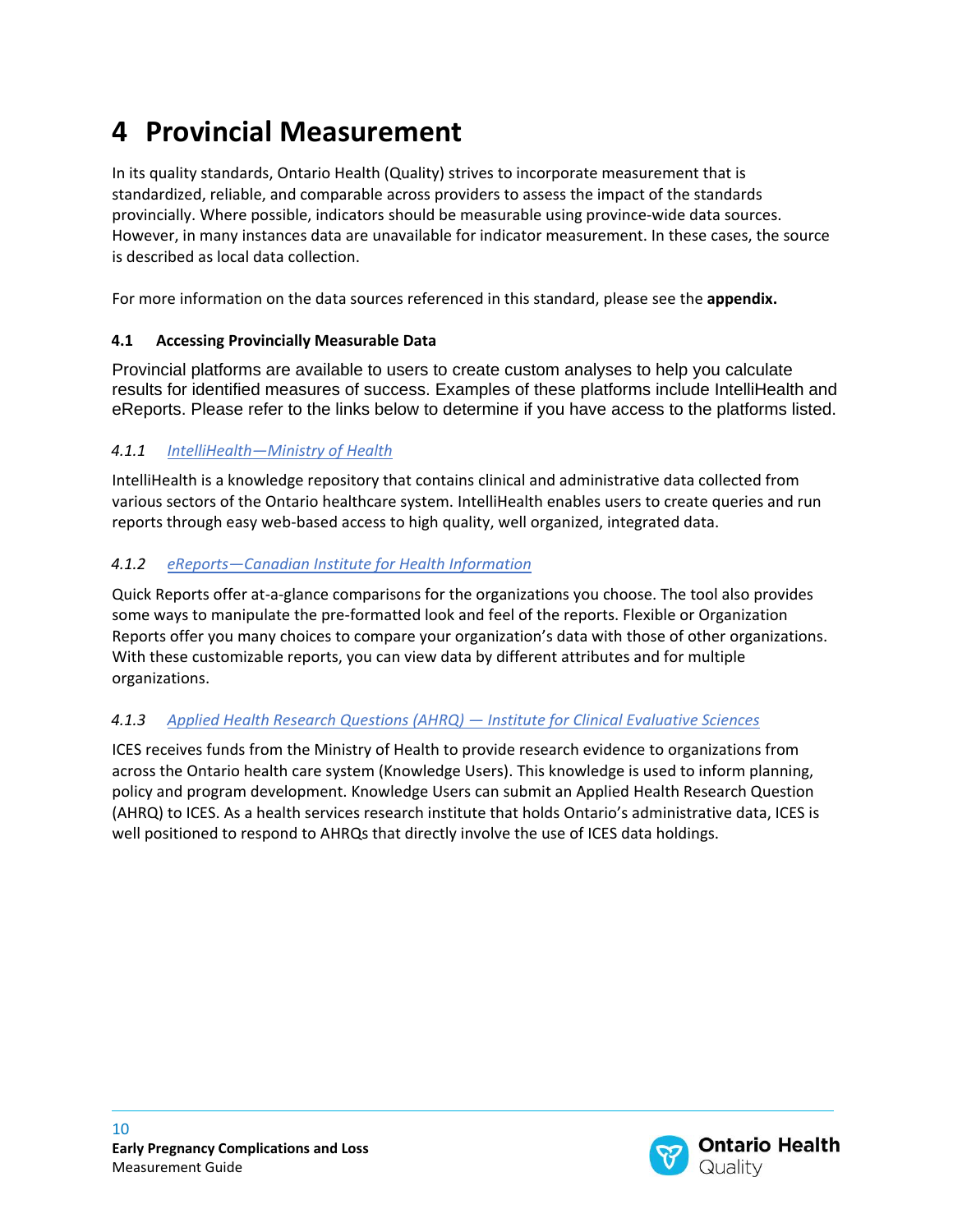# <span id="page-10-0"></span>**5 How Success Can Be Measured for This Quality Standard**

This measurement guide accompanies Ontario Health (Quality)'s Early Pregnancy Complications and Loss quality standard. During the development of each quality standard, a few performance indicators are chosen by the Quality Standards Advisory Committee to measure the success of the entire standard. These indicators guide the development of the quality standard so that every statement within the standard aids in achieving the standard's overall goals.

This measurement guide includes information on the definitions and technical details of the indicators listed below which were selected as the overall measures of success for this standard:

- Number of emergency department visits by people with early pregnancy complications and/or loss
- Percentage of repeat emergency department visits within 30 days of the initial visit for early pregnancy complications or loss
- Percentage of repeat emergency department visits within 30 days of the initial visit for tubal ectopic pregnancy and complications
- Percentage of emergency department and inpatient visits for early pregnancy complications or loss that required a blood transfusion
- Average time that people with early intrauterine pregnancy loss who need a dilatation and curettage (D&C) procedure wait for a D&C
- Average wait time from first presentation to a health care professional of early pregnancy complications or loss, to a diagnosis via transvaginal ultrasound of early pregnancy complications or loss
- Percentage of people with early pregnancy complications or loss who are satisfied with the care they receive

Indicators are categorized as:

- Provincially measurable (the indicator is well defined and validated) or
- Locally measurable (data sources or specifications do not currently exist to measure it consistently across providers and at the system level)

For more information on statement-specific indicators, please refer to the quality standard.

#### <span id="page-10-1"></span>**5.1 Quality Standard Scope**

This quality standard addresses care for people experiencing early pregnancy complications (such as pain and vaginal bleeding) and/or loss in the first trimester of pregnancy. This standard applies to all settings and includes diagnosis, follow-up, management, and psychosocial aspects of care for early pregnancy complications and loss up to 13 completed weeks of pregnancy. The standard includes:

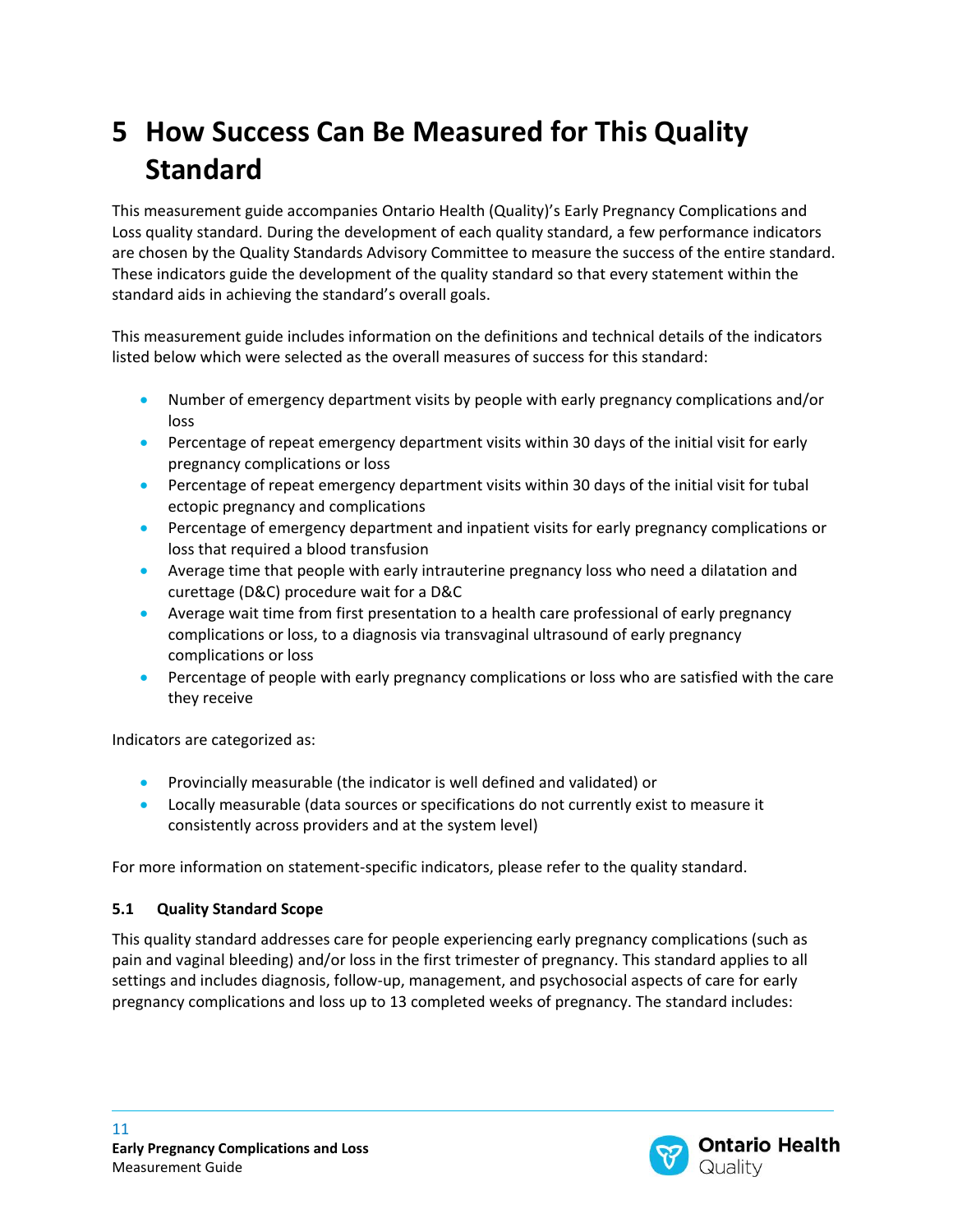- Pregnancy of unknown location (a temporary diagnosis meaning a person has a positive pregnancy test but no pregnancy is visible on ultrasound)
- Tubal ectopic pregnancy (a pregnancy in which the embryo implants in a fallopian tube)
- Intrauterine pregnancy loss (missed, complete, or incomplete miscarriage)

This standard does not address other types of ectopic pregnancy, termination of pregnancy (therapeutic abortion), or molar pregnancy (gestational trophoblastic disease, a rare pregnancy-related condition in which the cells that form the placenta develop abnormally).

#### <span id="page-11-0"></span>**5.2 Cohort Identification**

People experiencing early pregnancy complications and/or loss in the first trimester of pregnancy can be identified by the following:

- Pregnancy of unknown location (a temporary diagnosis meaning a person has a positive pregnancy test but no pregnancy is visible on ultrasound)
- Tubal ectopic pregnancy (a pregnancy in which the embryo implants in a fallopian tube)
- Intrauterine pregnancy loss (missed, complete, or incomplete miscarriage)

These conditions were identified in the emergency department and inpatient settings by the following ICD-10 CA codes in Table 1:

National Ambulatory Care Reporting System (NACRS) and Discharge Abstract Database (DAD) were the administrative databases that we used to examine the cohort in emergency department and inpatient settings in this standard.

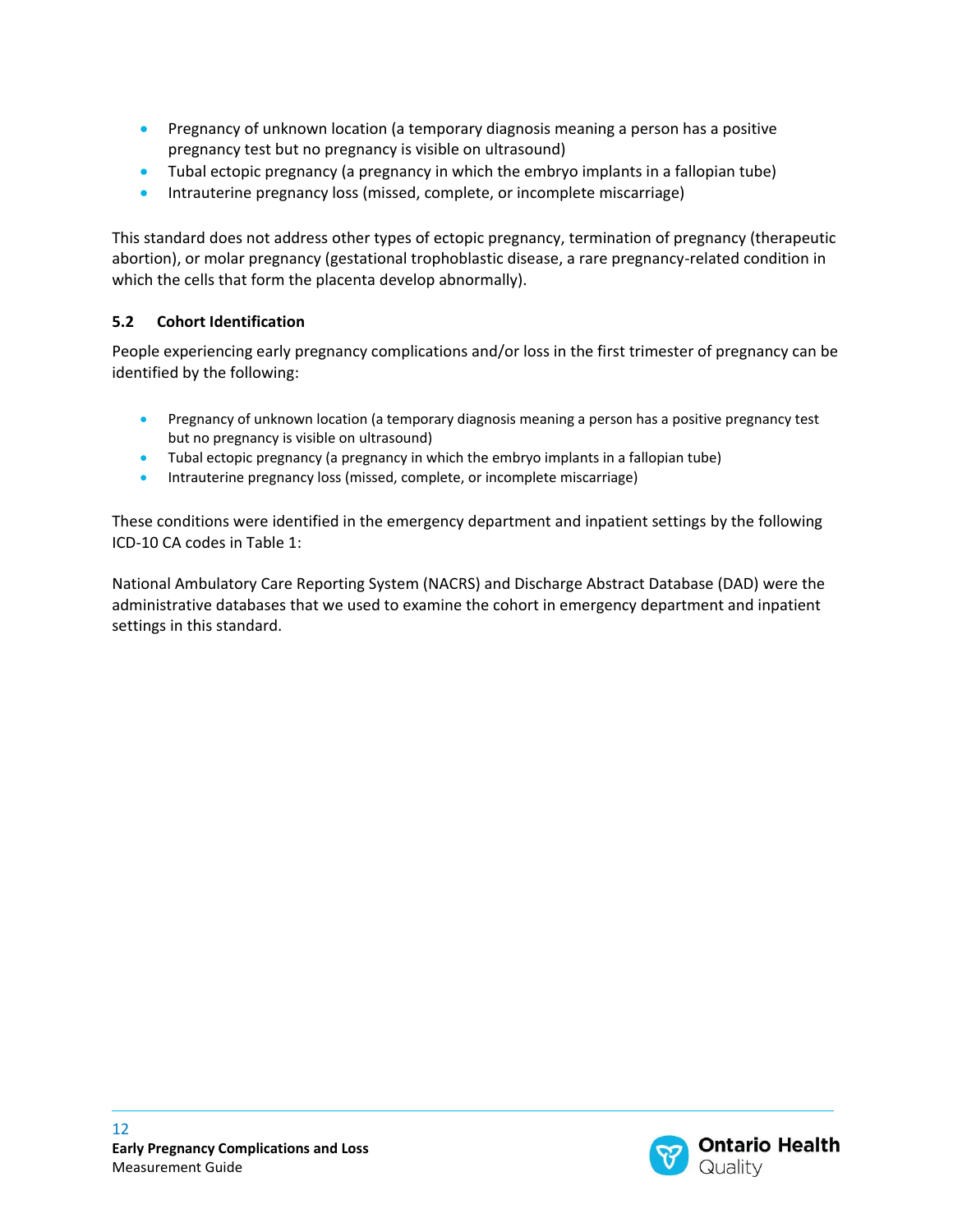### **Table 1: ICD-10 CA codes for early pregnancy complications/and loss**

| O001 Tubal pregnancy                                                                         |
|----------------------------------------------------------------------------------------------|
| O008 Other ectopic pregnancy                                                                 |
| O009 Ectopic pregnancy, unspecified                                                          |
| <b>O03 Spontaneous Abortion</b>                                                              |
| O030 Spontaneous Abortion, incomplete, complicated by genital tract and pelvic infection     |
| 0031 Spontaneous abortion, incomplete, complicated by delayed or excessive haemorrhage       |
| 0032 Spontaneous abortion, incomplete, complicated by embolism                               |
| 0033 Spontaneous abortion, incomplete, with other and unspecified complications              |
| 0034 Spontaneous abortion, incomplete, without complication                                  |
| 0035 Spontaneous abortion, complete or unspecified, complicated by genital tract and pelvic  |
| infection                                                                                    |
| 0036 Spontaneous abortion, complete or unspecified, complicated by delayed or excessive      |
| haemorrhage                                                                                  |
| 0037 Spontaneous abortion, complete or unspecified, complicated by embolism                  |
| 0038 Spontaneous abortion, complete or unspecified, with other and unspecified complications |
| 0039 Spontaneous abortion, complete or unspecified, without complication                     |
| O02 Other Abnormal Products of Conception                                                    |
| 0020 Blighted ovum and nonhydatidiform mole                                                  |
| <b>O021 Missed abortion</b>                                                                  |
| O028 Other specified abnormal products of conception                                         |
| O029 Abnormal product of conception, unspecified                                             |
| O08 Complication following Ectopic and Molar Pregnancy                                       |
| O20 Hemorrhage in early pregnancy                                                            |

O20 Hemorrhage in early pregnancy

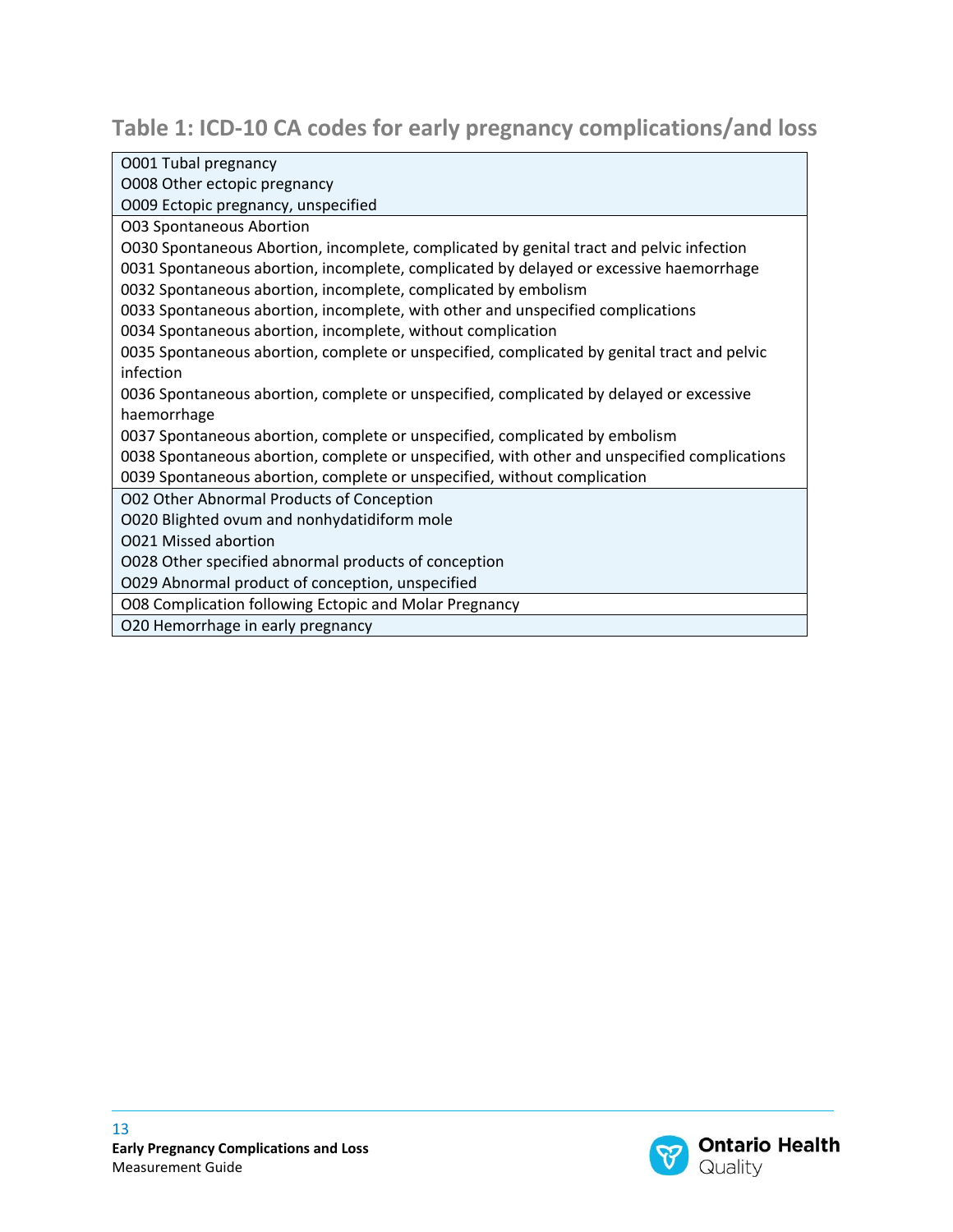#### <span id="page-13-0"></span>**5.3 How Success Can Be Measured Provincially**

The following indicators are currently provincially measurable in Ontario's health care system:

- Number of emergency department visits by people with early pregnancy complications and/or loss
- Percentage of repeat emergency department visits within 30 days of the initial visit for early pregnancy complications or loss
- Percentage of repeat emergency department visits within 30 days of the initial visit for tubal ectopic pregnancy and complications
- Percentage of emergency department and inpatient visits for early pregnancy complications or loss that required a blood transfusion

Methodologic details for the provincially measurable indicators are described in the tables below.

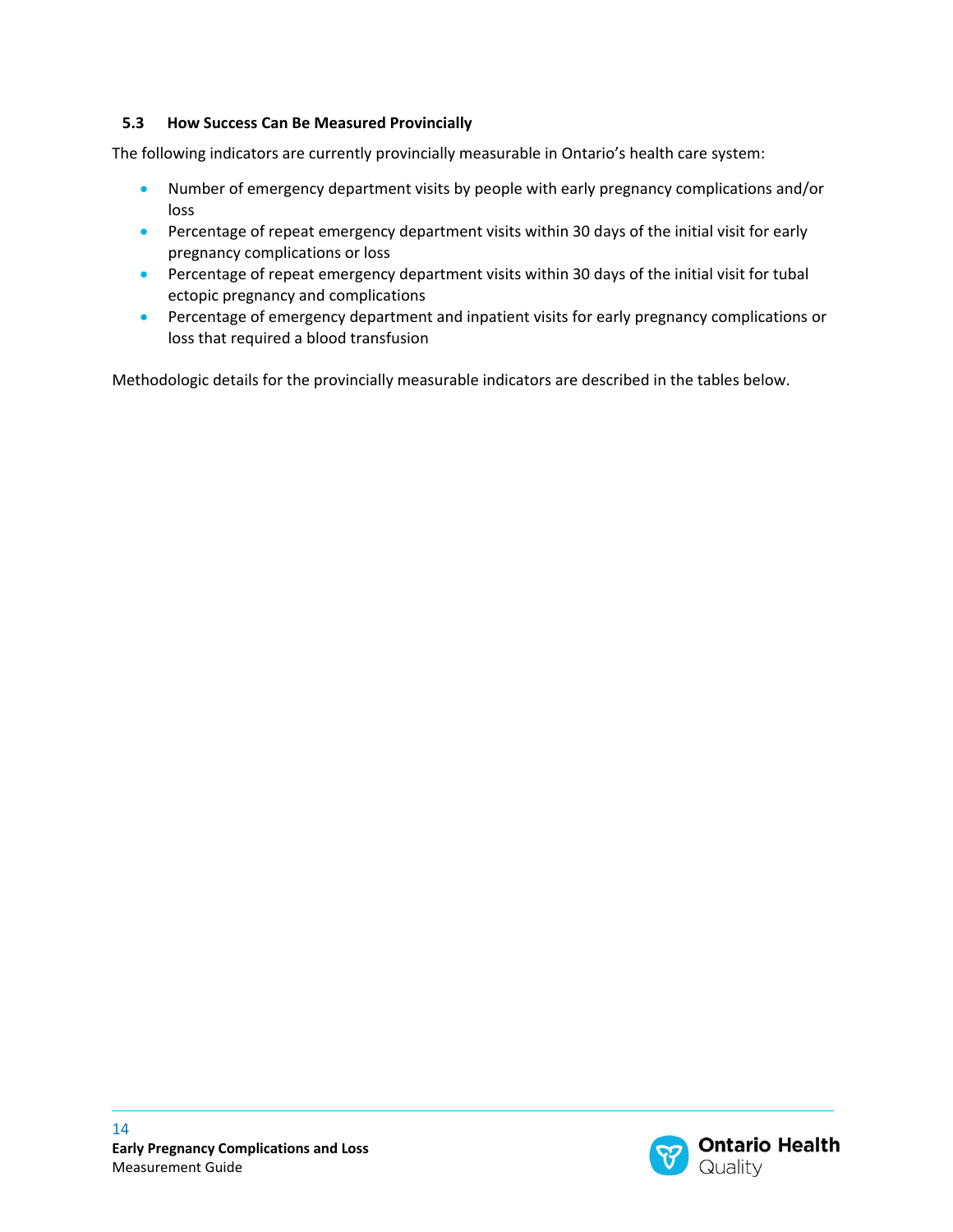**Table 2: Number of emergency department visits by people with early pregnancy complications and/or loss**

|                                 | Indicator<br>description          | This indicator measures the number of emergency department visits by<br>people with early pregnancy complications and/or loss (EPCL)                                                                                                                                                                                                                                                                                                                                                                                                                                                                                     |
|---------------------------------|-----------------------------------|--------------------------------------------------------------------------------------------------------------------------------------------------------------------------------------------------------------------------------------------------------------------------------------------------------------------------------------------------------------------------------------------------------------------------------------------------------------------------------------------------------------------------------------------------------------------------------------------------------------------------|
|                                 |                                   | Directionality: Lower is better                                                                                                                                                                                                                                                                                                                                                                                                                                                                                                                                                                                          |
|                                 | <b>Measurability</b>              | <b>Measurable at the provincial level</b>                                                                                                                                                                                                                                                                                                                                                                                                                                                                                                                                                                                |
| GENERAL DESCRIPTION             | Dimension of<br>quality           | Effective                                                                                                                                                                                                                                                                                                                                                                                                                                                                                                                                                                                                                |
|                                 | Quality<br>statement<br>alignment | All quality statements                                                                                                                                                                                                                                                                                                                                                                                                                                                                                                                                                                                                   |
| DEFINITION & SOURCE INFORMATION | Calculation:<br>General           | Count of the number of emergency department visits by people with<br>early pregnancy complications and/or loss (see Table 1 for the ICD-10 CA<br>codes)<br><b>Exclusions</b><br>ED visits where patient was <13 or >64 years of age<br>ED visits where patients did not have a valid health insurance number<br>Patients without an Ontario residence<br>Scheduled ED visits<br>ED visits for Molar pregnancy, ICD-10-CA code: O01<br>ED visits for Abdominal Pregnancy, ICD-10-CA code: O000<br>$\bullet$<br>ED visits for Ovarian Pregnancy, ICD-10-CA code: O002<br><b>Method</b><br>Count of the number of ED visits |
|                                 | Data source                       | National Ambulatory Care Reporting System (NACRS), accessed using<br>IntelliHealth Ontario                                                                                                                                                                                                                                                                                                                                                                                                                                                                                                                               |
| NFORMATION<br>ADDITIONAL        | Indicator<br>Limitations          | Many patients with EPCL visit the emergency department because<br>access to early pregnancy services (24 hours and 7 days a week) is<br>limited in the province. This indicator does not tell us whether the<br>emergency department was appropriately used and if the visit was<br>necessary for the patient's care.                                                                                                                                                                                                                                                                                                    |

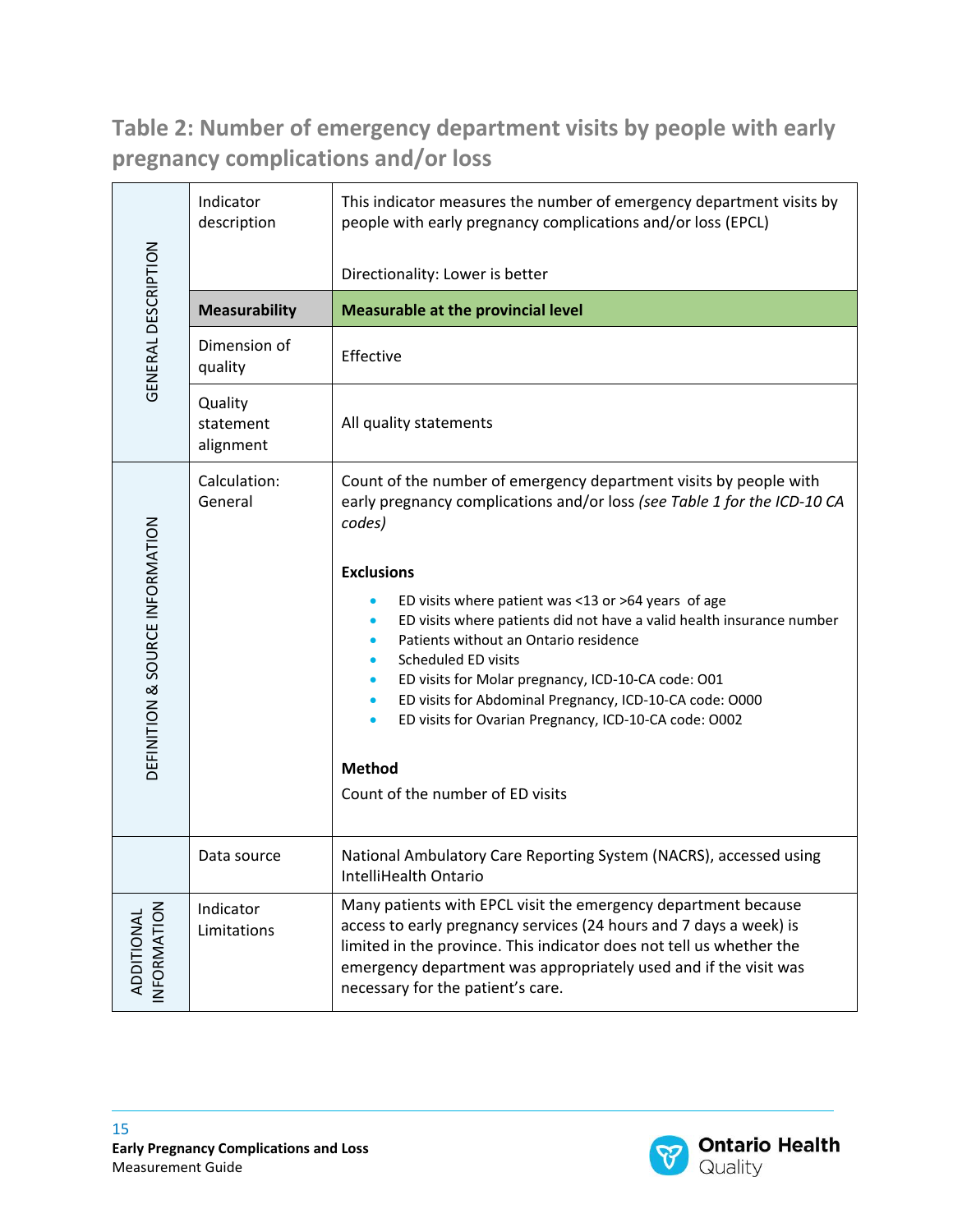**Table 3: Percentage of repeat emergency department visits within 30 days of the initial visit for early pregnancy complications or loss**

| GENERAL DESCRIPTION             | Indicator<br>description          | This indicator measures the percentage of repeat emergency<br>department visits for a) Any reason b) Any obstetric reason, within 30<br>days of the initial emergency department visit for early pregnancy<br>complications and/or loss<br>Directionality: Lower is better                                                                                                                                                                                                                                                                                                                                                                                                                                                                                                                                                                                                                                                                               |
|---------------------------------|-----------------------------------|----------------------------------------------------------------------------------------------------------------------------------------------------------------------------------------------------------------------------------------------------------------------------------------------------------------------------------------------------------------------------------------------------------------------------------------------------------------------------------------------------------------------------------------------------------------------------------------------------------------------------------------------------------------------------------------------------------------------------------------------------------------------------------------------------------------------------------------------------------------------------------------------------------------------------------------------------------|
|                                 | <b>Measurability</b>              | <b>Measurable at the provincial level</b>                                                                                                                                                                                                                                                                                                                                                                                                                                                                                                                                                                                                                                                                                                                                                                                                                                                                                                                |
|                                 | Dimension of<br>quality           | Effective, Efficient, Patient-Centered                                                                                                                                                                                                                                                                                                                                                                                                                                                                                                                                                                                                                                                                                                                                                                                                                                                                                                                   |
|                                 | Quality<br>statement<br>alignment | All quality statements                                                                                                                                                                                                                                                                                                                                                                                                                                                                                                                                                                                                                                                                                                                                                                                                                                                                                                                                   |
| DEFINITION & SOURCE INFORMATION | Calculation:<br>General           | Denominator<br>Emergency department visits for an episode of care in which early<br>pregnancy complications and/or loss (see ICD-10 CA codes in Table 1) is<br>diagnosed<br><b>Exclusions</b><br>ED visits where patient was <13 or >64 years of age<br>ED visits where patients did not have a valid health insurance number<br>Patients without an Ontario residence<br>Scheduled ED visits<br>ED visits where not seen by a physician<br>Transfers from an ED<br>ED visits where there is a prior visit for EPCL in the previous 90 days.<br>ED visits for molar pregnancy: ICD-10-CA code: O01<br>$\bullet$<br>ED visits for Abdominal Pregnancy: ICD-10-CA code: O000<br>ED visits for Ovarian Pregnancy: ICD-10-CA code: O002<br>$\bullet$<br><b>Numerator</b><br>Subsequent (first) emergency department visits within 30 days following<br>index ED visit for early pregnancy complications and/or loss:<br>a) any reason<br>b) obstetric reason |

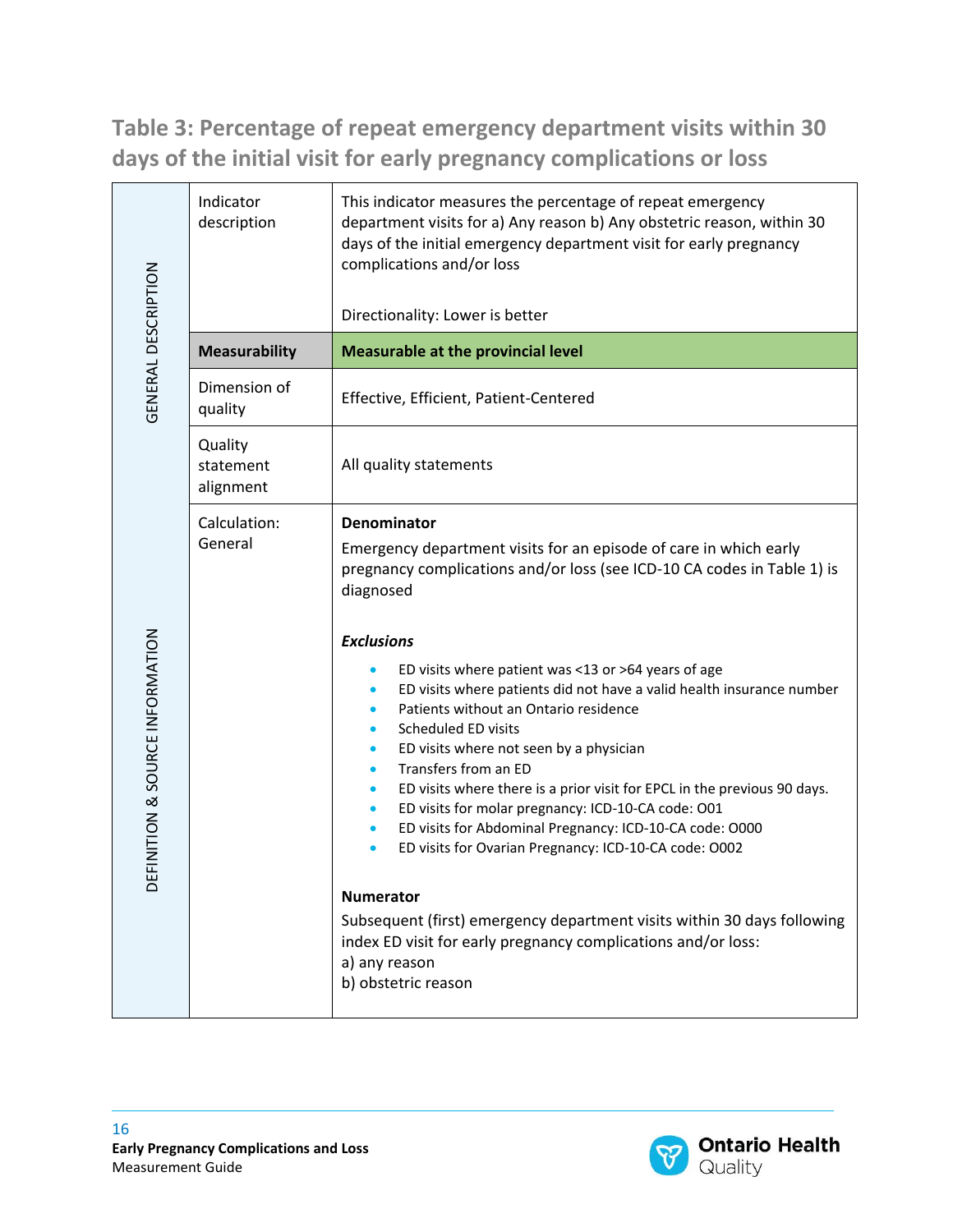|                          |                          | <b>Inclusions:</b>                                                                                                                                                                                                                                                                                                                                                                                                                                |
|--------------------------|--------------------------|---------------------------------------------------------------------------------------------------------------------------------------------------------------------------------------------------------------------------------------------------------------------------------------------------------------------------------------------------------------------------------------------------------------------------------------------------|
|                          |                          | An ED visit for any obstetric reason/any reason within 30 days of the<br>initial visit for EPCL, including separate visit on the day of the initial<br><b>EPCL visit</b><br>Counting one re-visit per person within the 30 day period<br>Re-visits that can occur in the next fiscal year                                                                                                                                                         |
|                          |                          | <b>Exclusions</b>                                                                                                                                                                                                                                                                                                                                                                                                                                 |
|                          |                          | ED visits where patient was <13 or >64 years of age<br>ED visits where patients did not have a valid health insurance number<br>Patients without an Ontario residence<br>Scheduled ED visits<br>ED visits where not seen by a physician<br>Transfers from an ED<br><b>Method</b>                                                                                                                                                                  |
|                          |                          | Numerator divided by the denominator times 100                                                                                                                                                                                                                                                                                                                                                                                                    |
|                          | Data Source              | National Ambulatory Care Reporting System (NACRS), provided by<br>Institute for Clinical Evaluative Sciences (ICES)                                                                                                                                                                                                                                                                                                                               |
| NFORMATION<br>ADDITIONAL | Indicator<br>Limitations | This indicator does not tell us whether the emergency department was<br>appropriately used and if the visit was necessary for the patient's care.<br>The results of this indicator should be used with caution as we are not<br>only examining revisits for EPCL but revisits for any reason and obstetric<br>reasons. It is possible that some of these revisits are not directly<br>attributable to the first index EPCL visit the patient had. |

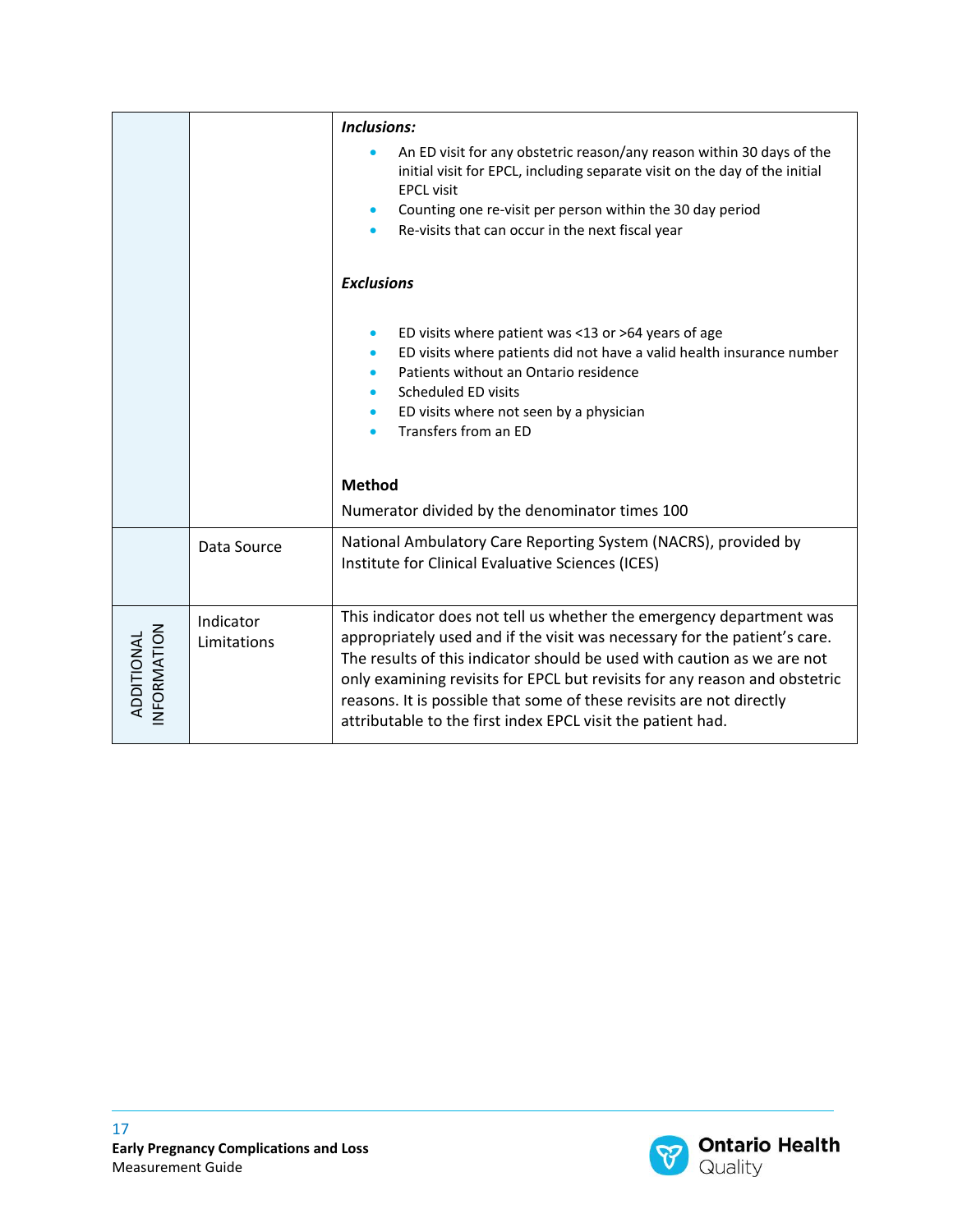**Table 4: Percentage of repeat emergency department visits within 30 days of the initial visit for tubal ectopic pregnancy and complications**

|                     | Indicator<br>description          | This indicator measures the percentage of repeat emergency<br>department visits for a) Any reason b) Any obstetric reason, within 30<br>days of the initial emergency department visit for tubal ectopic<br>pregnancy and complications<br>Directionality: Lower is better                                                                                                                                                                                                                                                                     |
|---------------------|-----------------------------------|------------------------------------------------------------------------------------------------------------------------------------------------------------------------------------------------------------------------------------------------------------------------------------------------------------------------------------------------------------------------------------------------------------------------------------------------------------------------------------------------------------------------------------------------|
|                     | <b>Measurability</b>              | <b>Measurable at the provincial level</b>                                                                                                                                                                                                                                                                                                                                                                                                                                                                                                      |
|                     | Dimension of<br>quality           | Effective, Efficient, Patient-Centered                                                                                                                                                                                                                                                                                                                                                                                                                                                                                                         |
|                     | Quality<br>statement<br>alignment | <b>Quality Statement 1: Comprehensive Assessment</b><br>People with signs or symptoms of early pregnancy complications receive<br>a comprehensive assessment that includes a transvaginal ultrasound and<br>serum beta-hCG measurement                                                                                                                                                                                                                                                                                                         |
|                     |                                   | <b>Quality Statement 2: Early Pregnancy Assessment Services</b><br>People experiencing early pregnancy complications and loss have access<br>to early pregnancy assessment services.                                                                                                                                                                                                                                                                                                                                                           |
| GENERAL DESCRIPTION |                                   | <b>Quality Statement 3: Pregnancy of Unknown Location</b><br>People with a pregnancy of unknown location (not visible in the uterus<br>or adnexa, on ultrasound) receive two serial serum beta-hCG<br>measurements taken 48 hours apart. They are followed until a final<br>diagnosis is made or until beta-hCG returns to zero                                                                                                                                                                                                                |
|                     |                                   | <b>Quality Statement 4: Diagnosis of Intrauterine Early Pregnancy Loss</b><br>Pregnant people who experience intrauterine early pregnancy loss<br>receive this diagnosis as quickly as possible based on transvaginal<br>ultrasound. While waiting to learn whether or not the pregnancy is<br>viable, they receive information on who to contact, where to go, and<br>how long it should take to receive a diagnosis. A diagnosis of early<br>pregnancy loss is also communicated to the person's primary or other<br>relevant care providers |
|                     |                                   | <b>Quality Statement 5: Management Options for Intrauterine Early</b><br><b>Pregnancy Loss</b><br>People with intrauterine early pregnancy loss receive information on all<br>potential management options (expectant, medical, and surgical) and<br>are supported in making an informed decision on the most appropriate<br>management approach for them, based on their diagnosis, clinical<br>situation, values, and preferences                                                                                                            |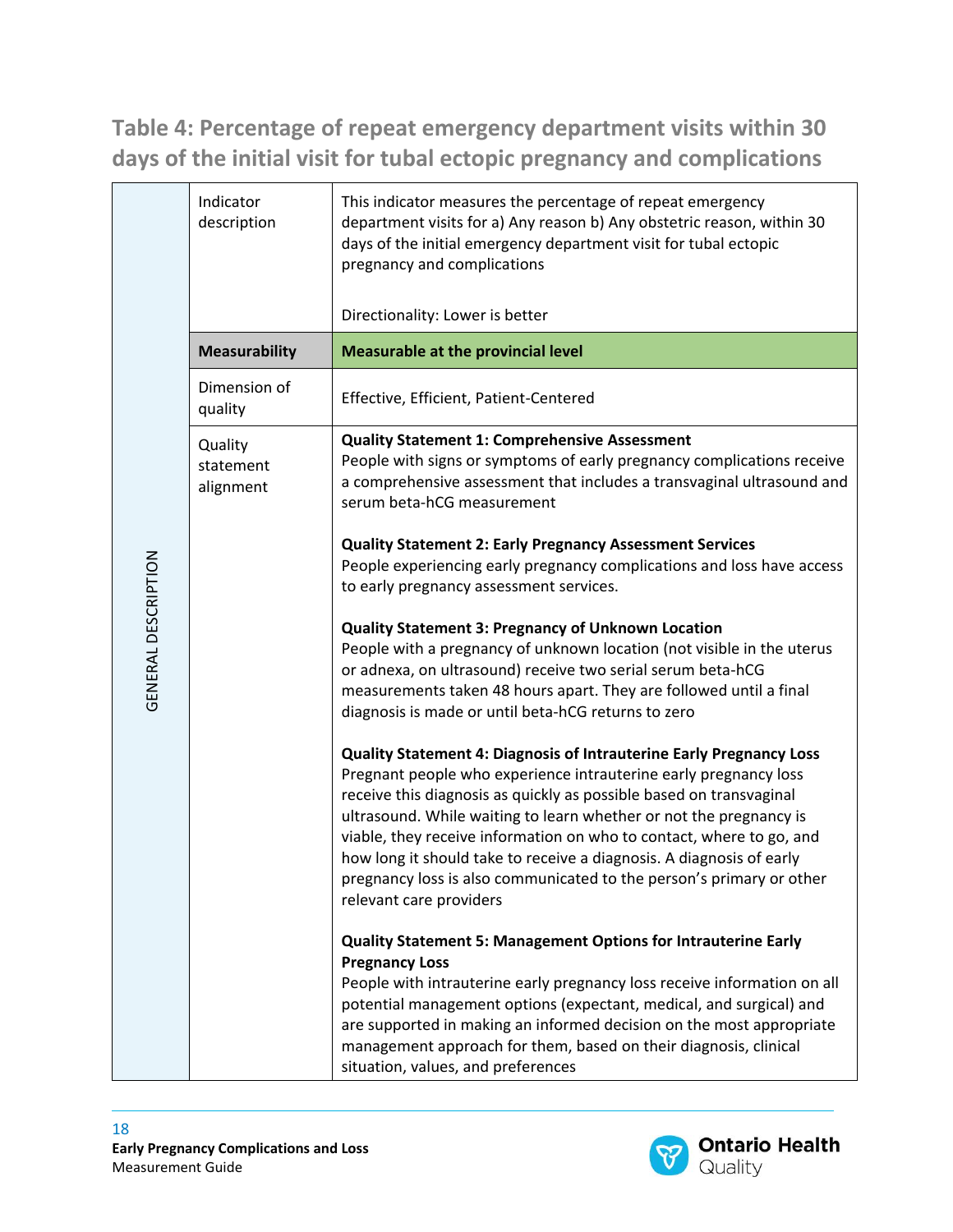|                                                      |                         | <b>Quality Statement 6: Management Options for Tubal Ectopic</b><br>Pregnancy<br>People with a confirmed tubal ectopic pregnancy receive information on<br>all potential management options (expectant, medical, and surgical) and<br>are supported to make an informed decision about their care. They have<br>access to their preferred management option. Health care professionals<br>closely monitor signs and symptoms and arrange appropriate access to<br>follow-up care.                                                                                                                                                                                                                                                                                                                                                                                                                                                                                                                                                                                                                                                                                          |
|------------------------------------------------------|-------------------------|----------------------------------------------------------------------------------------------------------------------------------------------------------------------------------------------------------------------------------------------------------------------------------------------------------------------------------------------------------------------------------------------------------------------------------------------------------------------------------------------------------------------------------------------------------------------------------------------------------------------------------------------------------------------------------------------------------------------------------------------------------------------------------------------------------------------------------------------------------------------------------------------------------------------------------------------------------------------------------------------------------------------------------------------------------------------------------------------------------------------------------------------------------------------------|
| FINITION & SOURCE INFORMATION<br>$\overline{\Omega}$ | Calculation:<br>General | <b>Denominator</b><br>Emergency department visits for an episode of care in which tubal<br>ectopic pregnancy and complications (see ICD-10 CA codes in the chart<br>below) is diagnosed<br>ICD-10 CA codes for tubal ectopic pregnancy and complications<br>O001 Tubal pregnancy<br>O008 Other ectopic pregnancy<br>O009 Ectopic pregnancy, unspecified<br>O08 Complication following Ectopic and Molar Pregnancy<br><b>Exclusions</b><br>ED visits where patient was <13 or >64 years of age<br>ED visits where patients did not have a valid health insurance number<br>Patients without an Ontario residence<br>Scheduled ED visits<br>ED visits where not seen by a physician<br>Transfers from an ED<br>ED visits where there is a prior visit for EPCL in the previous 90 days.<br>ED visits for molar pregnancy: ICD-10-CA code: O01<br>ED visits for Abdominal Pregnancy: ICD-10-CA code: O000<br>$\bullet$<br>ED visits for Ovarian Pregnancy: ICD-10-CA code: O002<br>$\bullet$<br><b>Numerator</b><br>Subsequent (first) emergency department visits within 30 days following<br>index ED visit for tubal ectopic pregnancy and complications:<br>a) any reason |
|                                                      |                         | b) obstetric reason                                                                                                                                                                                                                                                                                                                                                                                                                                                                                                                                                                                                                                                                                                                                                                                                                                                                                                                                                                                                                                                                                                                                                        |

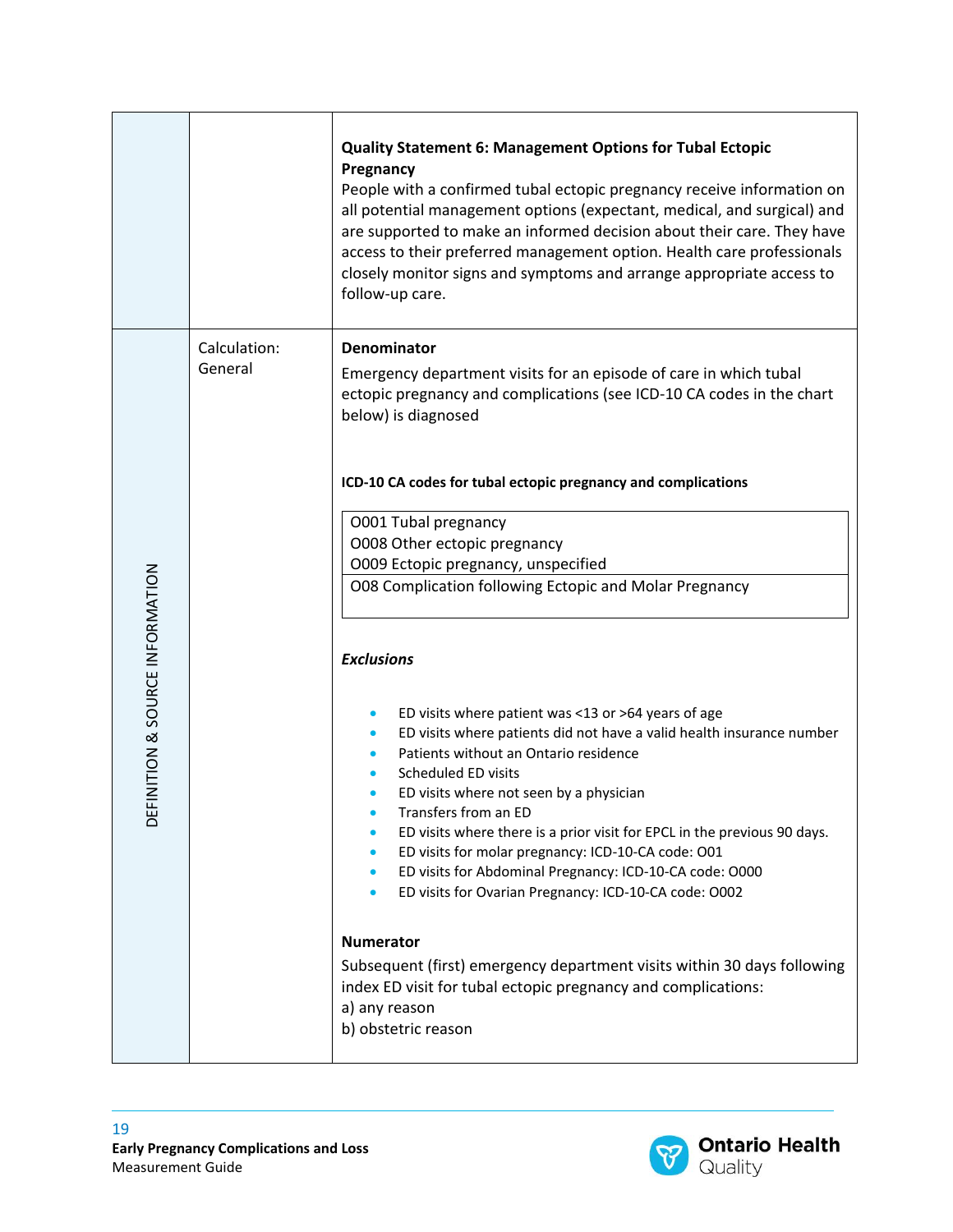|                        |                          | <b>Inclusions:</b>                                                                                                                                                                                                                                                                                                                                                                                                                                                                                                                                |  |
|------------------------|--------------------------|---------------------------------------------------------------------------------------------------------------------------------------------------------------------------------------------------------------------------------------------------------------------------------------------------------------------------------------------------------------------------------------------------------------------------------------------------------------------------------------------------------------------------------------------------|--|
|                        |                          | An ED visit for any obstetric reason/any reason within 30 days of<br>the initial visit for tubal ectopic pregnancy and complications<br>including separate visit on the day of the initial tubal ectopic<br>pregnancy and complications visit<br>Counting one re-visit per person within the 30 day period<br>Re-visits that can occur in the next fiscal year                                                                                                                                                                                    |  |
|                        |                          | <b>Exclusions</b>                                                                                                                                                                                                                                                                                                                                                                                                                                                                                                                                 |  |
|                        |                          | ED visits where patient was <13 or >64 years of age<br>ED visits where patients did not have a valid health insurance<br>$\bullet$<br>number<br>Patients without an Ontario residence                                                                                                                                                                                                                                                                                                                                                             |  |
|                        |                          | <b>Scheduled ED visits</b>                                                                                                                                                                                                                                                                                                                                                                                                                                                                                                                        |  |
|                        |                          | ED visits where not seen by a physician<br>Transfers from an ED<br>$\bullet$                                                                                                                                                                                                                                                                                                                                                                                                                                                                      |  |
|                        |                          |                                                                                                                                                                                                                                                                                                                                                                                                                                                                                                                                                   |  |
|                        |                          | <b>Method</b>                                                                                                                                                                                                                                                                                                                                                                                                                                                                                                                                     |  |
|                        |                          | Numerator divided by the denominator times 100                                                                                                                                                                                                                                                                                                                                                                                                                                                                                                    |  |
|                        | Data Source              | National Ambulatory Care Reporting System (NACRS), provided by<br>Institute for Clinical Evaluative Sciences (ICES)                                                                                                                                                                                                                                                                                                                                                                                                                               |  |
| ADDITIONAL INFORMATION | Indicator<br>Limitations | This indicator does not tell us whether the emergency department was<br>appropriately used and if the visit was necessary for the patient's care.<br>The results of this indicator should be used with caution as we are not<br>only examining revisits for tubal ectopic pregnancy and complications in<br>this indicator but revisits for any reason and obstetric reasons. It is<br>possible some of these revisits are not directly attributable to the first<br>index ED tubal ectopic pregnancy and complications visit the patient<br>had. |  |

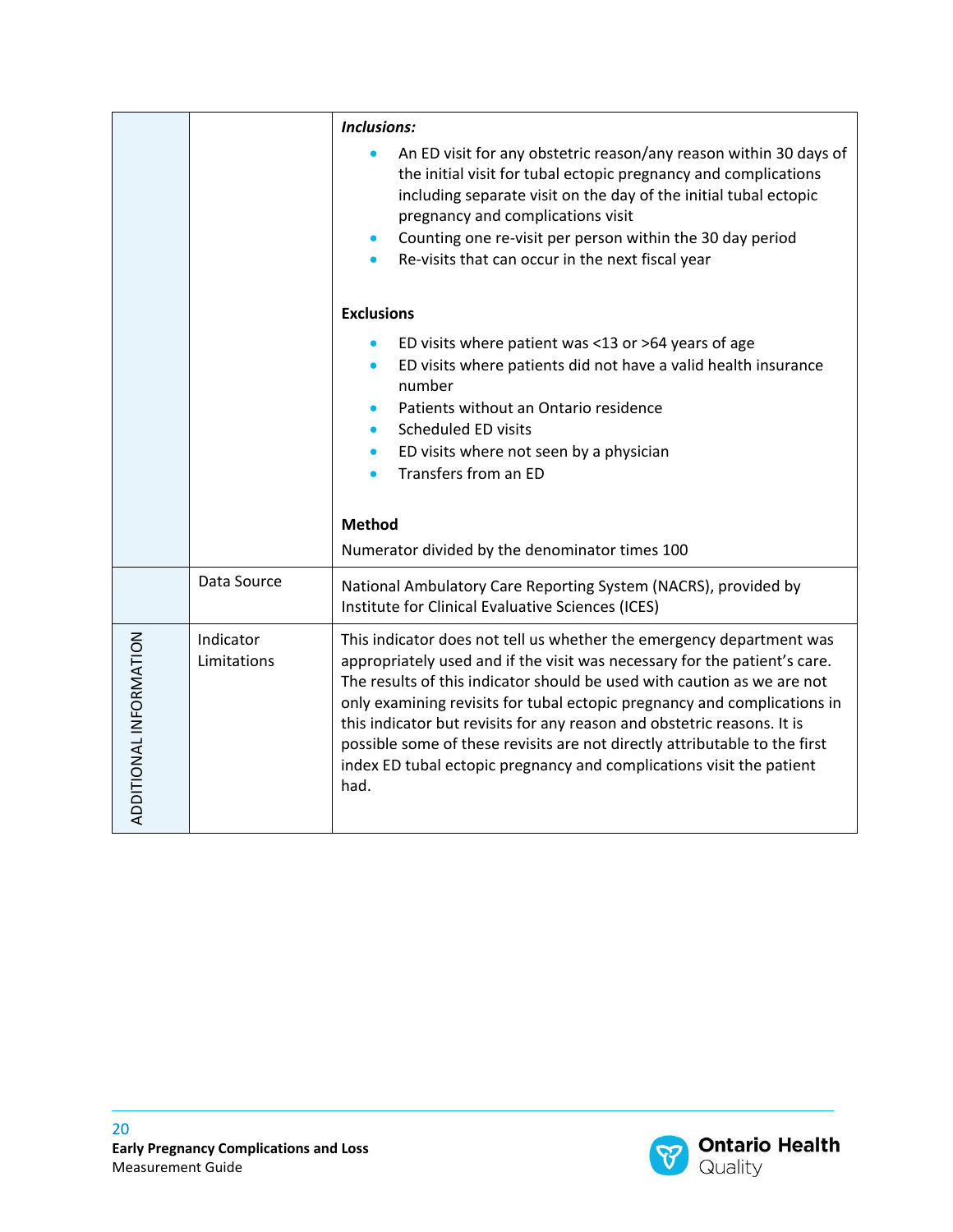### **Table 5: Percentage of emergency department and inpatient visits for early pregnancy complications and/or loss that required a blood transfusion**

|                                        | Indicator<br>description          | This indicator measures the percentage of emergency department and<br>inpatient visits for early pregnancy complications and/or loss that<br>required a blood transfusion                                                                                                                                                                                                                                                                                                                                                                           |
|----------------------------------------|-----------------------------------|-----------------------------------------------------------------------------------------------------------------------------------------------------------------------------------------------------------------------------------------------------------------------------------------------------------------------------------------------------------------------------------------------------------------------------------------------------------------------------------------------------------------------------------------------------|
|                                        |                                   | Directionality: Lower is better                                                                                                                                                                                                                                                                                                                                                                                                                                                                                                                     |
|                                        | <b>Measurability</b>              | <b>Measurable at the provincial level</b>                                                                                                                                                                                                                                                                                                                                                                                                                                                                                                           |
|                                        | Dimension of<br>quality           | Effective, Efficient, Patient-Centered                                                                                                                                                                                                                                                                                                                                                                                                                                                                                                              |
| GENERAL DESCRIPTION                    | Quality<br>statement<br>alignment | <b>Quality Statement 1: Comprehensive Assessment</b><br>People with signs or symptoms of early pregnancy complications receive<br>a comprehensive assessment that includes a transvaginal ultrasound and<br>serum beta-hCG measurement                                                                                                                                                                                                                                                                                                              |
|                                        |                                   | <b>Quality Statement 6: Management Options for Tubal Ectopic</b><br>Pregnancy<br>People with a confirmed tubal ectopic pregnancy receive information on<br>all potential management options (expectant, medical, and surgical) and<br>are supported to make an informed decision about their care. They have<br>access to their preferred management option. Health care professionals<br>closely monitor signs and symptoms and arrange appropriate access to<br>follow-up care.                                                                   |
| URCE INFORMATION<br>SO<br>DEFINITION & | Calculation:<br>General           | <b>Denominator</b><br>Number of emergency department and inpatient visits for early<br>pregnancy complications and/or loss (see ICD-10 CA codes in Table 1) in<br>a given year<br><b>Exclusions</b><br>ED visits where patient was <13 or >64 years of age<br>ED visits where patients did not have a valid health insurance<br>number<br>Patients without an Ontario residence<br><b>Scheduled ED visits</b><br>ED visits where not seen by a physician<br>$\bullet$<br>Transfers from an ED<br>ED visits for molar pregnancy: ICD-10-CA code: O01 |

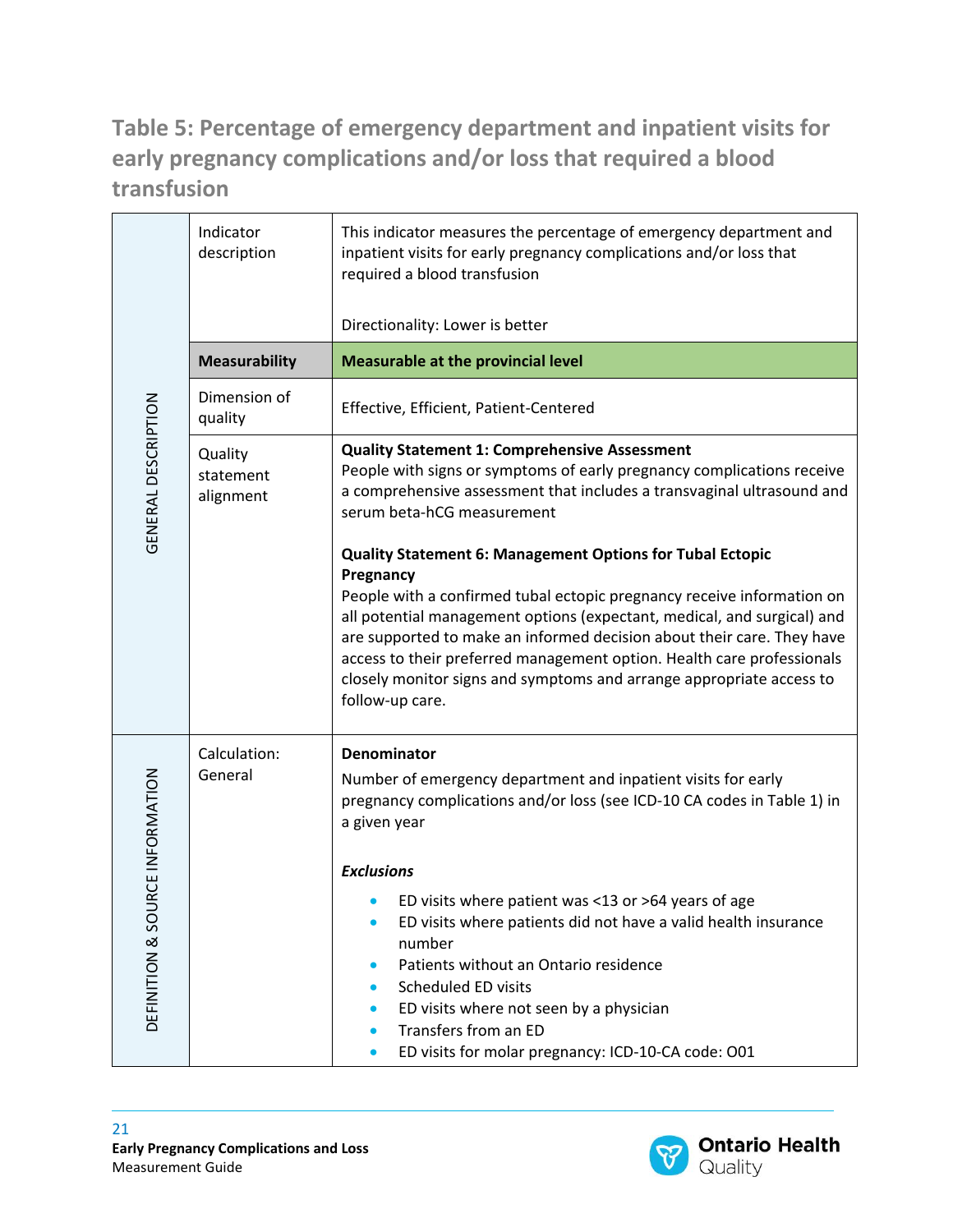|                          |                          | ED visits for Abdominal Pregnancy: ICD-10-CA code: O000<br>$\bullet$<br>ED visits for Ovarian Pregnancy: ICD-10-CA code: O002<br>$\bullet$                                                                                                                         |  |
|--------------------------|--------------------------|--------------------------------------------------------------------------------------------------------------------------------------------------------------------------------------------------------------------------------------------------------------------|--|
|                          |                          | <b>Numerator</b><br>Of the number of emergency department and inpatient visits in the<br>denominator that required blood transfusion                                                                                                                               |  |
|                          |                          | <b>Exclusions</b>                                                                                                                                                                                                                                                  |  |
|                          |                          | ED visits where patient was <13 or >64 years of age<br>ED visits where patients did not have a valid health insurance<br>number<br>Patients without an Ontario residence<br>Scheduled ED visits<br>ED visits where not seen by a physician<br>Transfers from an ED |  |
|                          |                          | <b>Method</b>                                                                                                                                                                                                                                                      |  |
|                          |                          | Numerator divided by the denominator times 100                                                                                                                                                                                                                     |  |
|                          | Data Source              | National Ambulatory Care Reporting System (NACRS), and Discharge<br>Abstract Database (DAD) accessed using IntelliHealth Ontario                                                                                                                                   |  |
| NFORMATION<br>ADDITIONAL | Indicator<br>Limitations | This indicator does not tell us about why the blood transfusion occurred<br>and at which stage the patient was when it occurred.                                                                                                                                   |  |

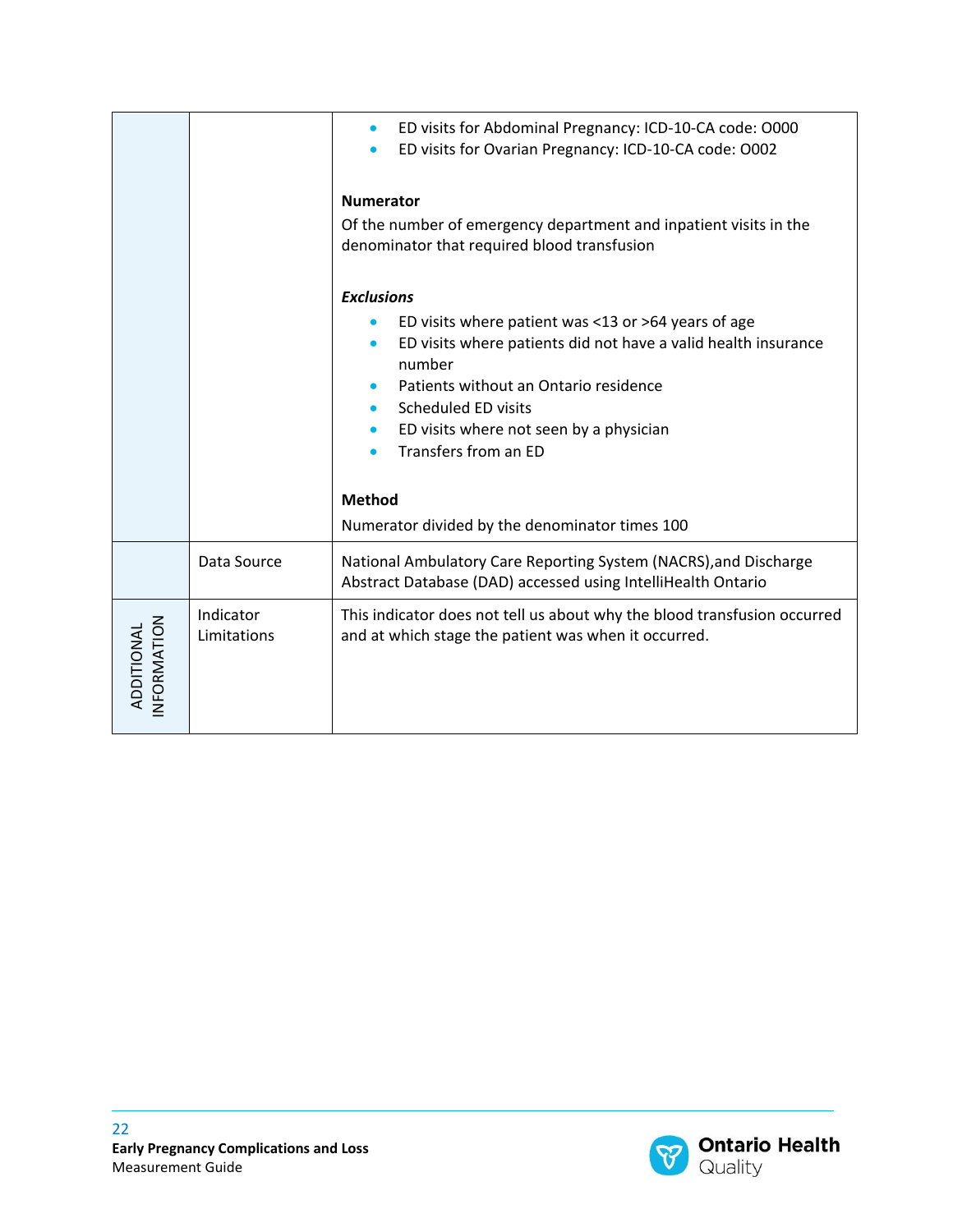#### <span id="page-22-0"></span>**5.4 How Success Can Be Measured Locally**

You might want to assess the quality of care you provide to your patients transitioning between hospital and home. You might also want to monitor your own quality improvement efforts. It can be possible to do this using your own clinical records, or you might need to collect additional data. In addition to the provincially measurable indicators, we recommend the following list of indicators, which cannot be measured provincially using currently available data:

- Average time that people with early intrauterine pregnancy loss who need a dilatation and curettage (D&C) procedure wait for a D&C
- Average wait time from first presentation to a health care professional of early pregnancy complications or loss, to a diagnosis via transvaginal ultrasound of early pregnancy complications or loss
- Percentage of people with early pregnancy complications or loss who are satisfied with the care they receive

Methodologic details are described in the tables below.

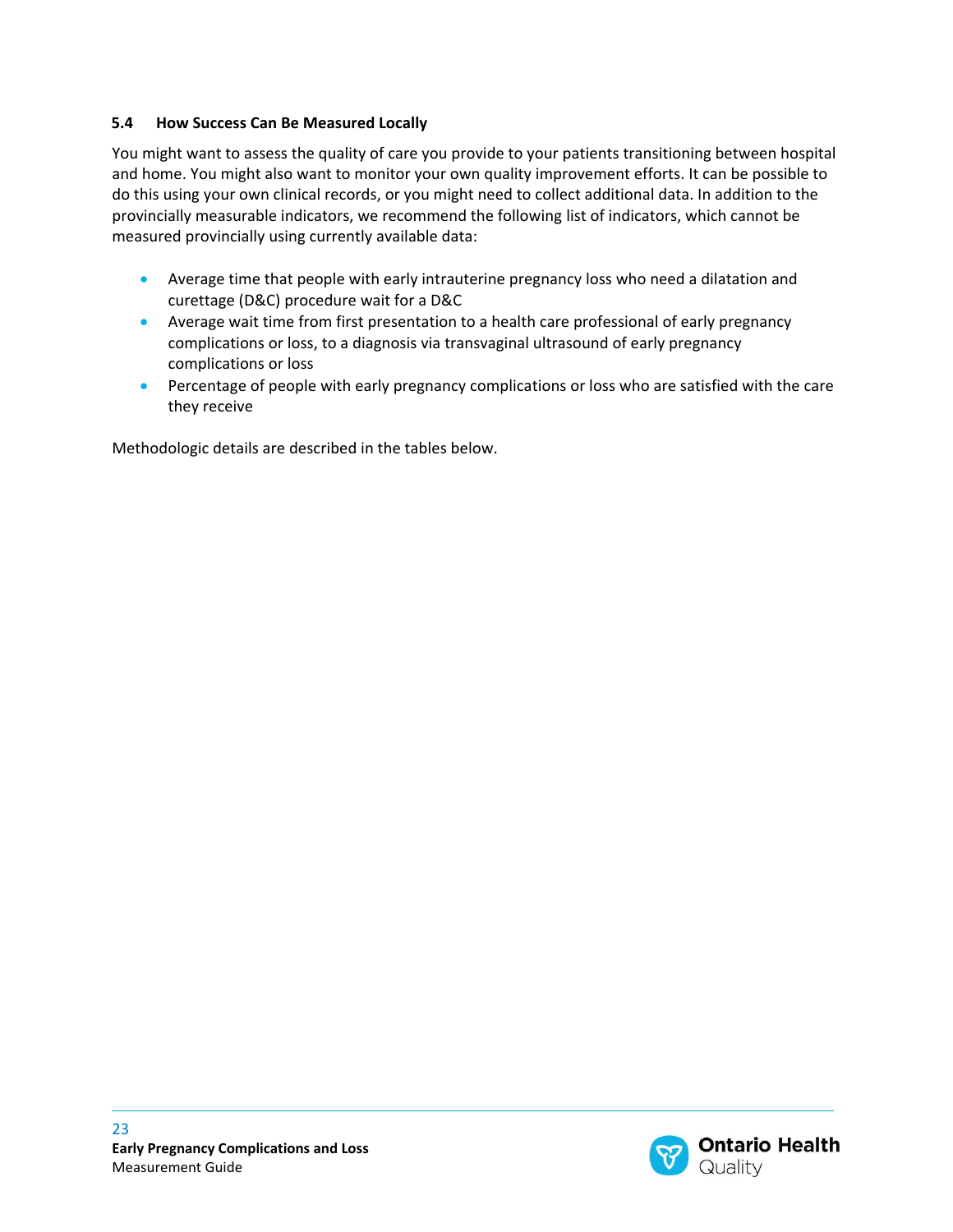**Table 6: Average time that people with early intrauterine pregnancy loss who need a dilatation and curettage (D&C) procedure wait for a D&C**

|                                    | Indicator<br>description          | This indicator measures the average time that people with early<br>intrauterine pregnancy loss who need a dilatation and curettage (D&C)<br>procedure wait for a D&C                                                                                                                                                                                                                                                                 |
|------------------------------------|-----------------------------------|--------------------------------------------------------------------------------------------------------------------------------------------------------------------------------------------------------------------------------------------------------------------------------------------------------------------------------------------------------------------------------------------------------------------------------------|
|                                    |                                   | Directionality: Lower is better                                                                                                                                                                                                                                                                                                                                                                                                      |
|                                    | <b>Measurability</b>              | <b>Measurable at the provincial level</b>                                                                                                                                                                                                                                                                                                                                                                                            |
| GENERAL DESCRIPTION                | Dimension of<br>quality           | Effective, Efficient, Patient-Centered                                                                                                                                                                                                                                                                                                                                                                                               |
|                                    | Quality<br>statement<br>alignment | <b>Quality Statement 5: Management Options for Intrauterine Early</b><br><b>Pregnancy Loss</b><br>People with intrauterine early pregnancy loss receive information on all<br>potential management options (expectant, medical, and surgical) and<br>are supported in making an informed decision on the most appropriate<br>management approach for them, based on their diagnosis, clinical<br>situation, values, and preferences. |
| DEFINITION & SOURCE<br>INFORMATION | Calculation:<br>General           | <b>Description</b><br>Average number of hours that people with early intrauterine pregnancy<br>loss who have been told by a health care provider that they needed a<br>dilatation and curettage (D&C) procedure waited for the procedure<br>Population: People who were diagnosed with early intrauterine<br>pregnancy loss that needed a D&C procedure<br><b>Method</b><br>Number of hours                                          |
|                                    | Data source:                      | <b>Local Data Collection</b>                                                                                                                                                                                                                                                                                                                                                                                                         |
| ADDITIONAL<br>INFORMATION          | Indicator<br>Limitations          | This indicator does not have a target wait time. It is therefore hard to<br>describe whether the average wait time was appropriate or not. In<br>addition, due to resource constraints at a local level it might be hard to<br>measure this indicator.                                                                                                                                                                               |

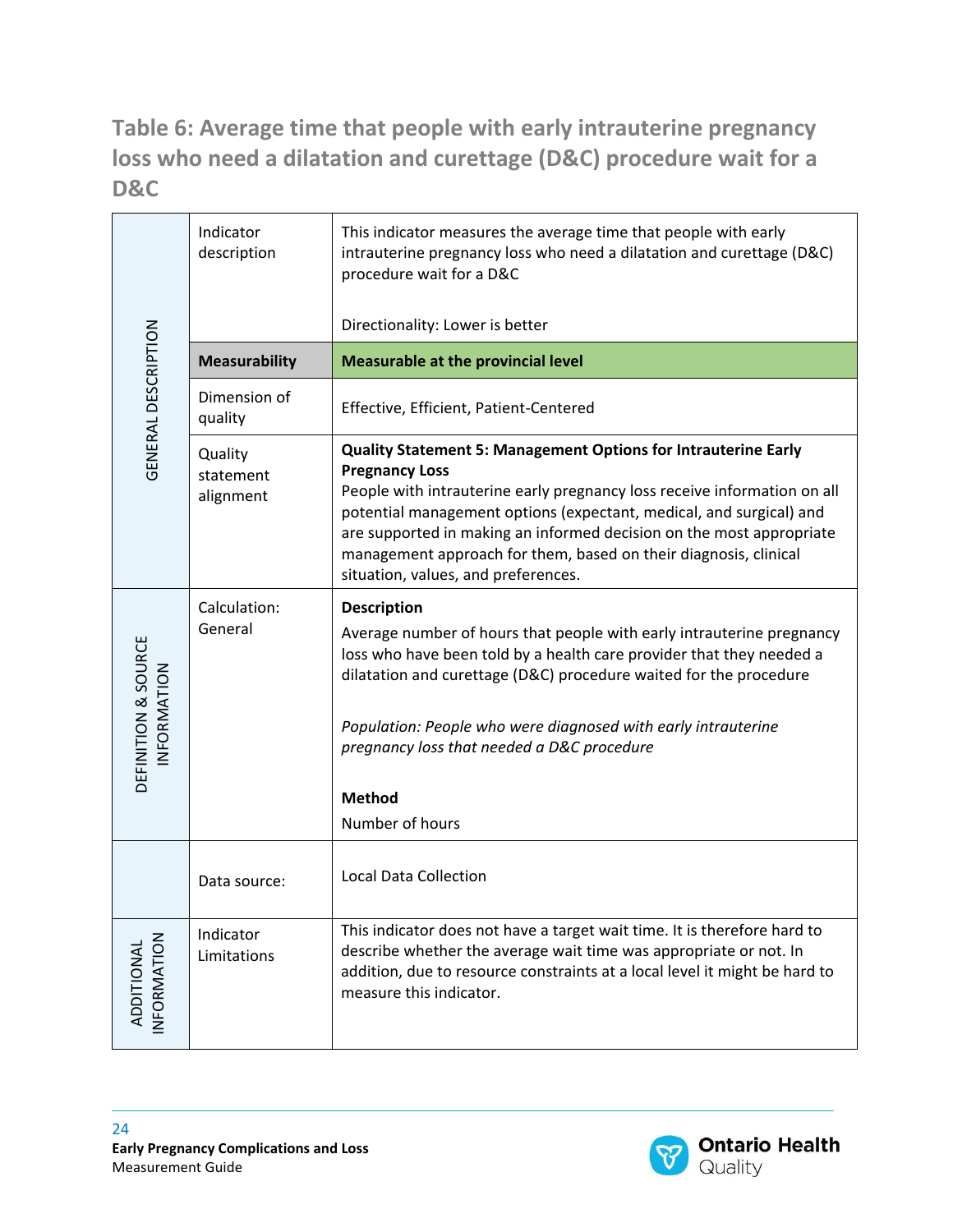**Table 7: Average wait time from first presentation to a health care professional of early pregnancy complications or loss, to a diagnosis via transvaginal ultrasound of early pregnancy complications or loss**

|                     | Indicator<br>description          | This indicator measures the average wait time from first<br>presentation to a health care professional of early pregnancy<br>complications or loss, to a diagnosis via transvaginal<br>ultrasound of early pregnancy complications or loss<br>Directionality: Lower is better                                                                                                                                                                                                                                                                                                                                                                                                                                                                                                                                                                                                                                                                                                                                                                                                                                                                                                                                                                                                                                                 |
|---------------------|-----------------------------------|-------------------------------------------------------------------------------------------------------------------------------------------------------------------------------------------------------------------------------------------------------------------------------------------------------------------------------------------------------------------------------------------------------------------------------------------------------------------------------------------------------------------------------------------------------------------------------------------------------------------------------------------------------------------------------------------------------------------------------------------------------------------------------------------------------------------------------------------------------------------------------------------------------------------------------------------------------------------------------------------------------------------------------------------------------------------------------------------------------------------------------------------------------------------------------------------------------------------------------------------------------------------------------------------------------------------------------|
|                     | <b>Measurability</b>              | <b>Measurable at the provincial level</b>                                                                                                                                                                                                                                                                                                                                                                                                                                                                                                                                                                                                                                                                                                                                                                                                                                                                                                                                                                                                                                                                                                                                                                                                                                                                                     |
|                     | Dimension of<br>quality           | Effective, Efficient, Patient-Centered                                                                                                                                                                                                                                                                                                                                                                                                                                                                                                                                                                                                                                                                                                                                                                                                                                                                                                                                                                                                                                                                                                                                                                                                                                                                                        |
| GENERAL DESCRIPTION | Quality<br>statement<br>alignment | <b>Quality Statement 1: Comprehensive Assessment</b><br>People with signs or symptoms of early pregnancy complications<br>receive a comprehensive assessment that includes a transvaginal<br>ultrasound and serum beta-hCG measurement<br><b>Quality Statement 2: Early Pregnancy Assessment Services</b><br>People experiencing early pregnancy complications and loss have<br>access to early pregnancy assessment services.<br><b>Quality Statement 3: Pregnancy of Unknown Location</b><br>People with a pregnancy of unknown location (not visible in the<br>uterus or adnexa, on ultrasound) receive two serial serum beta-hCG<br>measurements taken 48 hours apart. They are followed until a final<br>diagnosis is made or until beta-hCG returns to zero<br><b>Quality Statement 4: Diagnosis of Intrauterine Early Pregnancy</b><br><b>Loss</b><br>Pregnant people who experience intrauterine early pregnancy loss<br>receive this diagnosis as quickly as possible based on transvaginal<br>ultrasound. While waiting to learn whether or not the pregnancy is<br>viable, they receive information on who to contact, where to go,<br>and how long it should take to receive a diagnosis. A diagnosis of<br>early pregnancy loss is also communicated to the person's primary<br>or other relevant care providers |



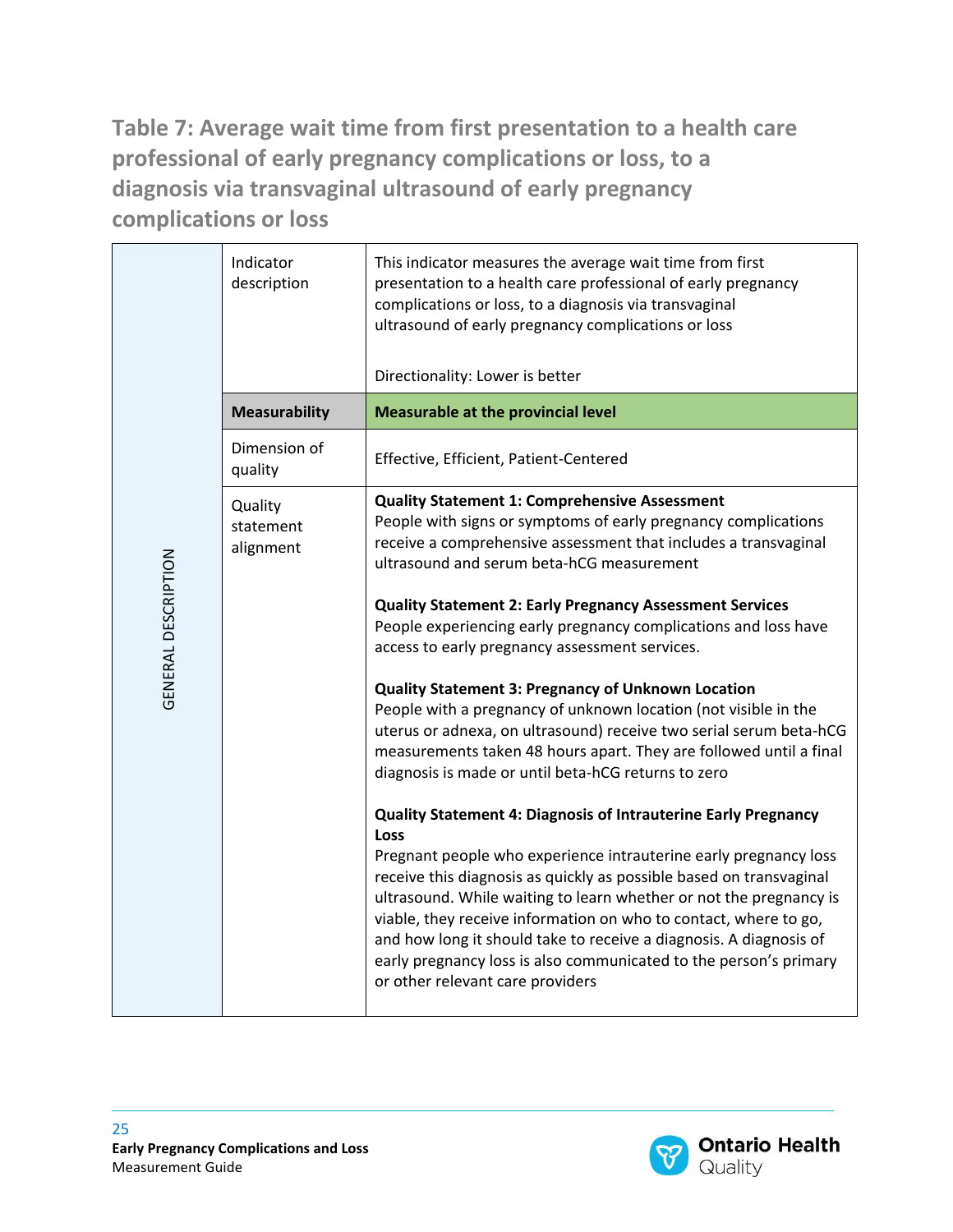|                                 |                                                                                                                                                                                                                                                                                                                                                                                                                                                                                                                | <b>Quality Statement 5: Management Options for Intrauterine Early</b><br><b>Pregnancy Loss</b><br>People with intrauterine early pregnancy loss receive information<br>on all potential management options (expectant, medical, and<br>surgical) and are supported in making an informed decision on the<br>most appropriate management approach for them, based on their<br>diagnosis, clinical situation, values, and preferences<br><b>Quality Statement 6: Management Options for Tubal Ectopic</b><br>Pregnancy<br>People with a confirmed tubal ectopic pregnancy receive<br>information on all potential management options (expectant,<br>medical, and surgical) and are supported to make an informed<br>decision about their care. They have access to their preferred<br>management option. Health care professionals closely monitor<br>signs and symptoms and arrange appropriate access to follow-up<br>care. |  |
|---------------------------------|----------------------------------------------------------------------------------------------------------------------------------------------------------------------------------------------------------------------------------------------------------------------------------------------------------------------------------------------------------------------------------------------------------------------------------------------------------------------------------------------------------------|-----------------------------------------------------------------------------------------------------------------------------------------------------------------------------------------------------------------------------------------------------------------------------------------------------------------------------------------------------------------------------------------------------------------------------------------------------------------------------------------------------------------------------------------------------------------------------------------------------------------------------------------------------------------------------------------------------------------------------------------------------------------------------------------------------------------------------------------------------------------------------------------------------------------------------|--|
| DEFINITION & SOURCE INFORMATION | Calculation:<br><b>Description</b><br>General<br>Average number of days from first presentation to a health care<br>professional of early pregnancy complications and/ or loss, to a<br>diagnosis via transvaginal ultrasound of early pregnancy<br>complications and/or loss<br>Population: People who were diagnosed with early pregnancy<br>complications and/ or loss in hospital and community settings (see Table 1<br>of ICD-10 CA codes to identify the population)<br><b>Method</b><br>Number of days |                                                                                                                                                                                                                                                                                                                                                                                                                                                                                                                                                                                                                                                                                                                                                                                                                                                                                                                             |  |
|                                 | Data source                                                                                                                                                                                                                                                                                                                                                                                                                                                                                                    | <b>Local Data Collection</b>                                                                                                                                                                                                                                                                                                                                                                                                                                                                                                                                                                                                                                                                                                                                                                                                                                                                                                |  |
| NFORMATION<br>ADDITIONAL        | Indicator<br>Limitations                                                                                                                                                                                                                                                                                                                                                                                                                                                                                       | This indicator does not have a target wait time. It is therefore hard<br>to describe whether the average wait time was appropriate or not.<br>In addition, due to resource constraints at a local level it might be<br>hard to measure this indicator.                                                                                                                                                                                                                                                                                                                                                                                                                                                                                                                                                                                                                                                                      |  |

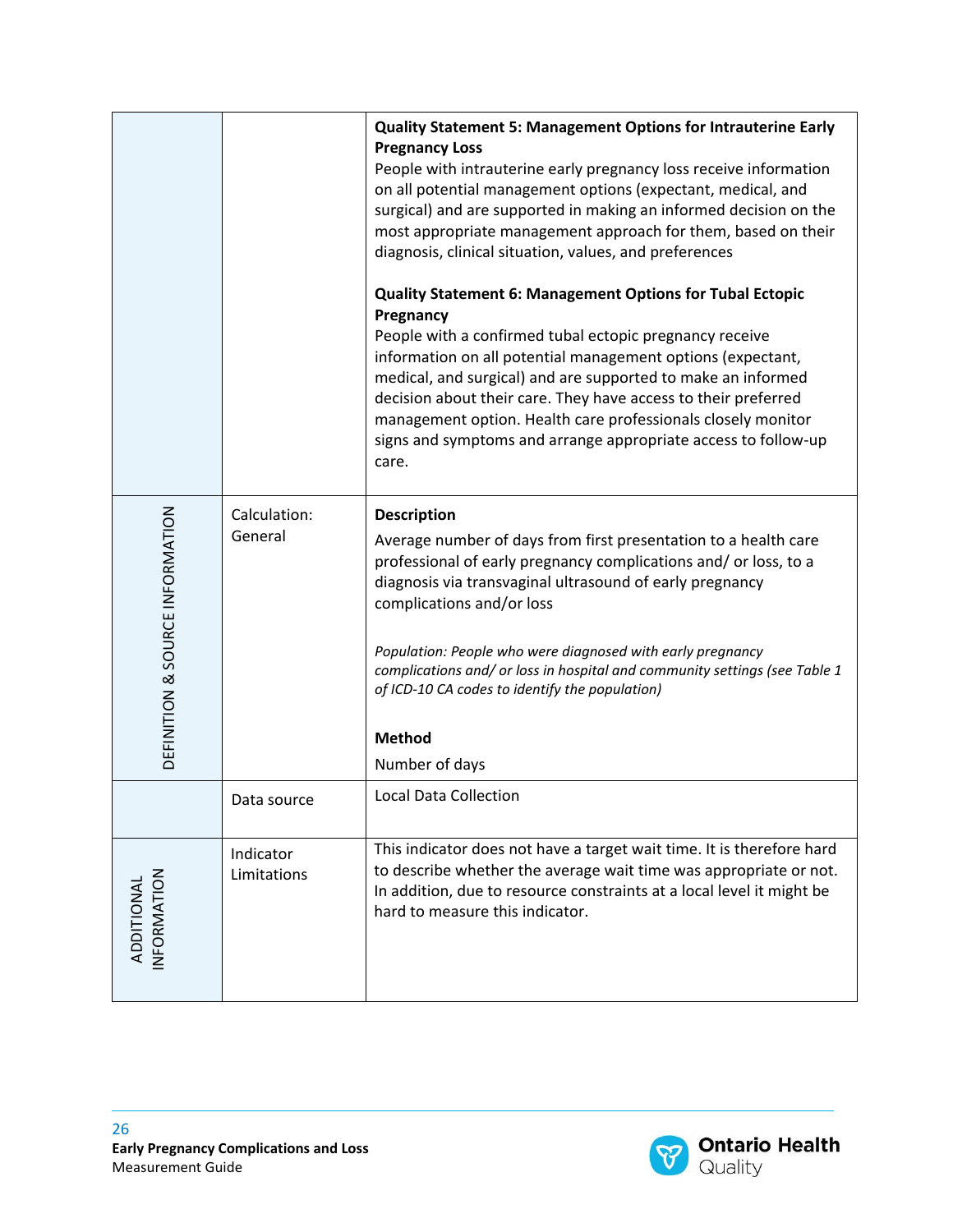### **Table 8: Percentage of people with early pregnancy complications or loss who are satisfied with the care they receive**

|                                 | Indicator<br>description          | This indicator measures the percentage of people with early pregnancy<br>complications and/or loss who are satisfied with the care they receive                                                                                                                                                                                                                                                                                                                                        |  |  |
|---------------------------------|-----------------------------------|----------------------------------------------------------------------------------------------------------------------------------------------------------------------------------------------------------------------------------------------------------------------------------------------------------------------------------------------------------------------------------------------------------------------------------------------------------------------------------------|--|--|
| GENERAL DESCRIPTION             |                                   | Directionality: Higher is better                                                                                                                                                                                                                                                                                                                                                                                                                                                       |  |  |
|                                 | <b>Measurability</b>              | <b>Measurable at the provincial level</b>                                                                                                                                                                                                                                                                                                                                                                                                                                              |  |  |
|                                 | Dimension of<br>quality           | Effective, Efficient, Patient-Centered                                                                                                                                                                                                                                                                                                                                                                                                                                                 |  |  |
|                                 | Quality<br>statement<br>alignment | All quality statements                                                                                                                                                                                                                                                                                                                                                                                                                                                                 |  |  |
| DEFINITION & SOURCE INFORMATION | Calculation:                      | Denominator                                                                                                                                                                                                                                                                                                                                                                                                                                                                            |  |  |
|                                 | General                           | Number of people with early pregnancy complications and/or loss                                                                                                                                                                                                                                                                                                                                                                                                                        |  |  |
|                                 |                                   | Population: People with early pregnancy complications and/ or loss in hospital<br>and community settings (see Table 1 of ICD-10 CA codes to identify the<br>population)                                                                                                                                                                                                                                                                                                                |  |  |
|                                 |                                   | Numerator:<br>Of the number of people in the denominator the number who are<br>satisfied with the care they receive                                                                                                                                                                                                                                                                                                                                                                    |  |  |
|                                 |                                   | <b>Method</b>                                                                                                                                                                                                                                                                                                                                                                                                                                                                          |  |  |
|                                 |                                   | Numerator divided by the denominator times 100                                                                                                                                                                                                                                                                                                                                                                                                                                         |  |  |
|                                 | Data source                       | <b>Local Data Collection</b>                                                                                                                                                                                                                                                                                                                                                                                                                                                           |  |  |
|                                 |                                   | An example of a validated survey question that can be used to inform<br>your local data collection is available in the Health Care Experience<br>Survey (Ministry of Health): "In general, how satisfied are you with<br>health care in your community: would you say very satisfied, somewhat<br>satisfied, not very satisfied or not satisfied at all?" (Response options:<br>"very satisfied, somewhat satisfied, not very satisfied, not satisfied at<br>all, don't know, refused) |  |  |

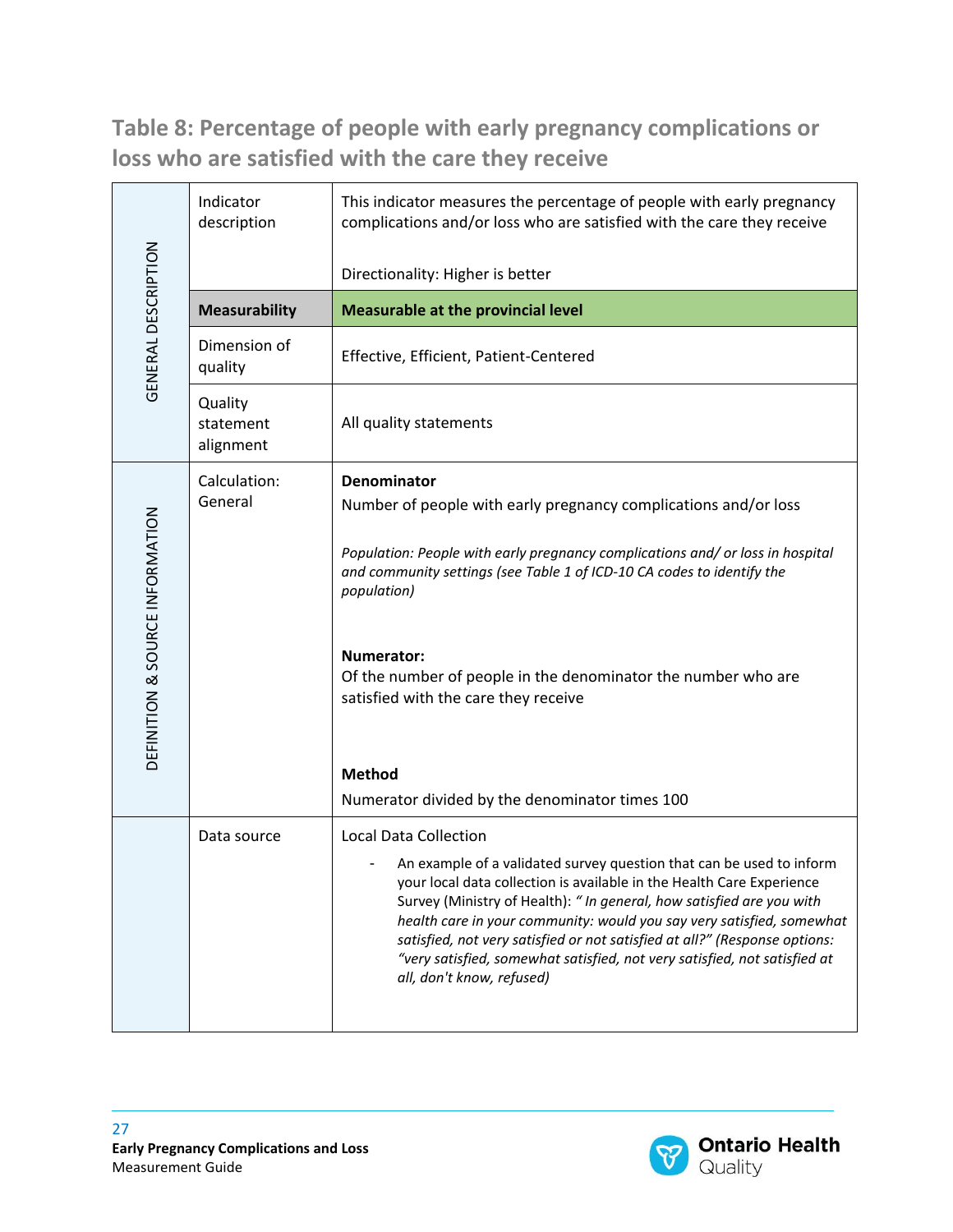| ADDITIONAL<br>INFORMATION | Indicator<br>Limitations                      | This indicator has all the limitations that is normally associated with<br>survey specific indicators (e.g., resource intensive, recall bias, etc.) |                                                   |
|---------------------------|-----------------------------------------------|-----------------------------------------------------------------------------------------------------------------------------------------------------|---------------------------------------------------|
|                           |                                               |                                                                                                                                                     |                                                   |
|                           |                                               |                                                                                                                                                     |                                                   |
|                           |                                               |                                                                                                                                                     |                                                   |
|                           |                                               |                                                                                                                                                     |                                                   |
| 28<br>Measurement Guide   | <b>Early Pregnancy Complications and Loss</b> |                                                                                                                                                     | <b>Ontario Health</b><br>$\mathcal{B}$<br>Quality |

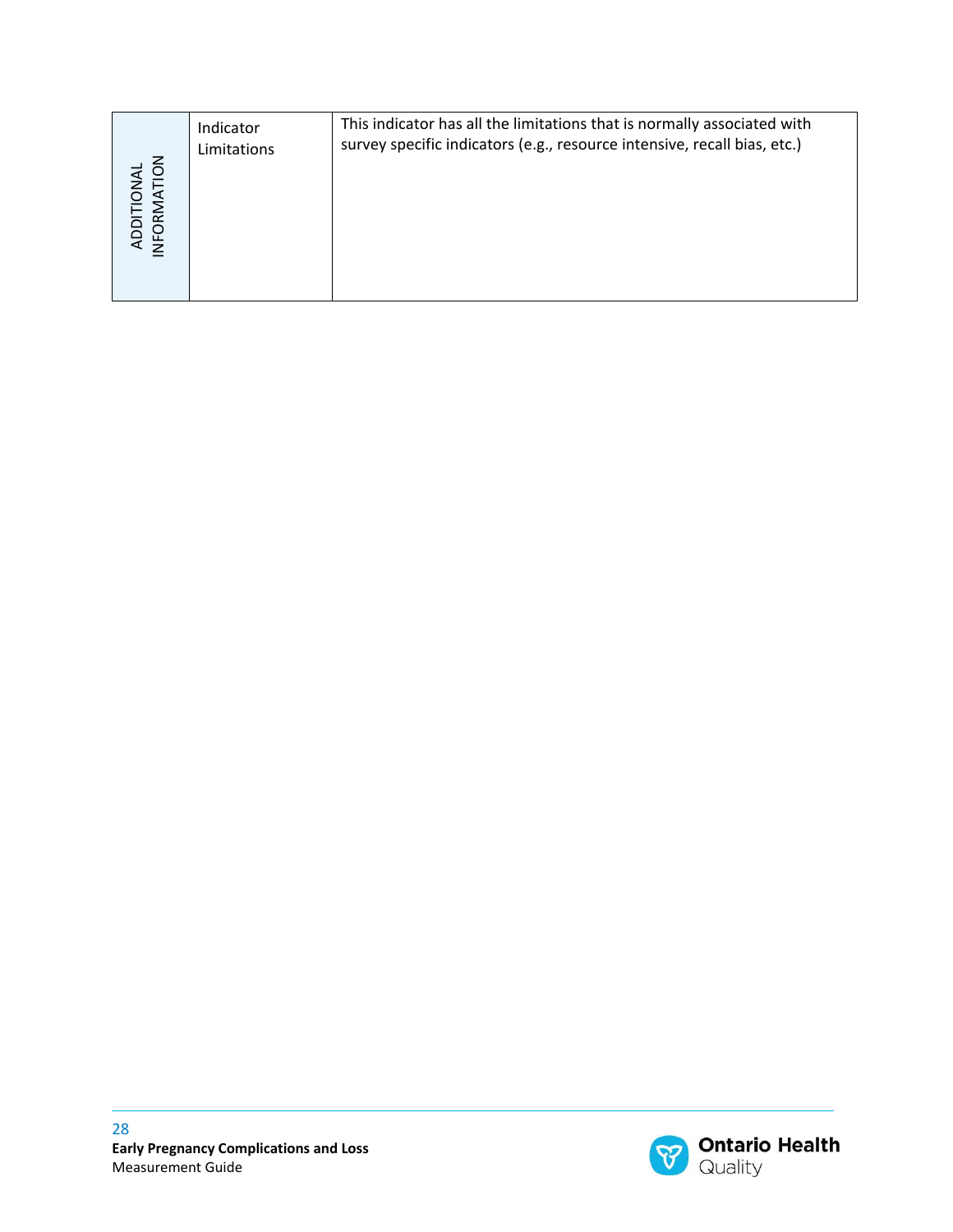### <span id="page-28-0"></span>**6 Resources and Questions**

#### <span id="page-28-1"></span>**6.1 Resources**

Several resources are available for more information:

- The **quality standard** provides information on the background, definitions of terminology, numerators and denominators for all statement-specific indicators
- The **Getting Started Guide** includes quality improvement tools and resources for health care professionals, including an action plan template
- The **case for improvement deck** provides data on why a particular quality standard has been created and the data behind it
- The **data tables** provide data that can be used to examine variations in indicator results across the province

#### <span id="page-28-2"></span>**6.2 Questions?**

Please contact [qualitystandards@hqontario.ca.](mailto:qualitystandards@hqontario.ca) We would be happy to provide advice on measuring quality standard indicators, or put you in touch with other providers who have implemented the standards and might have faced similar questions.

Ontario Health (Quality) offers an online community dedicated to improving the quality of health care across Ontario together called **Quorum**. Quorum can support your quality improvement work by allowing you to:

- Find and connect with others working to improve health care quality
- Identify opportunities to collaborate
- Stay informed with the latest quality improvement news
- Give and receive support from the community
- Share what works and what doesn't
- See details of completed quality improvement projects
- Learn about training opportunities
- Join a community of practice

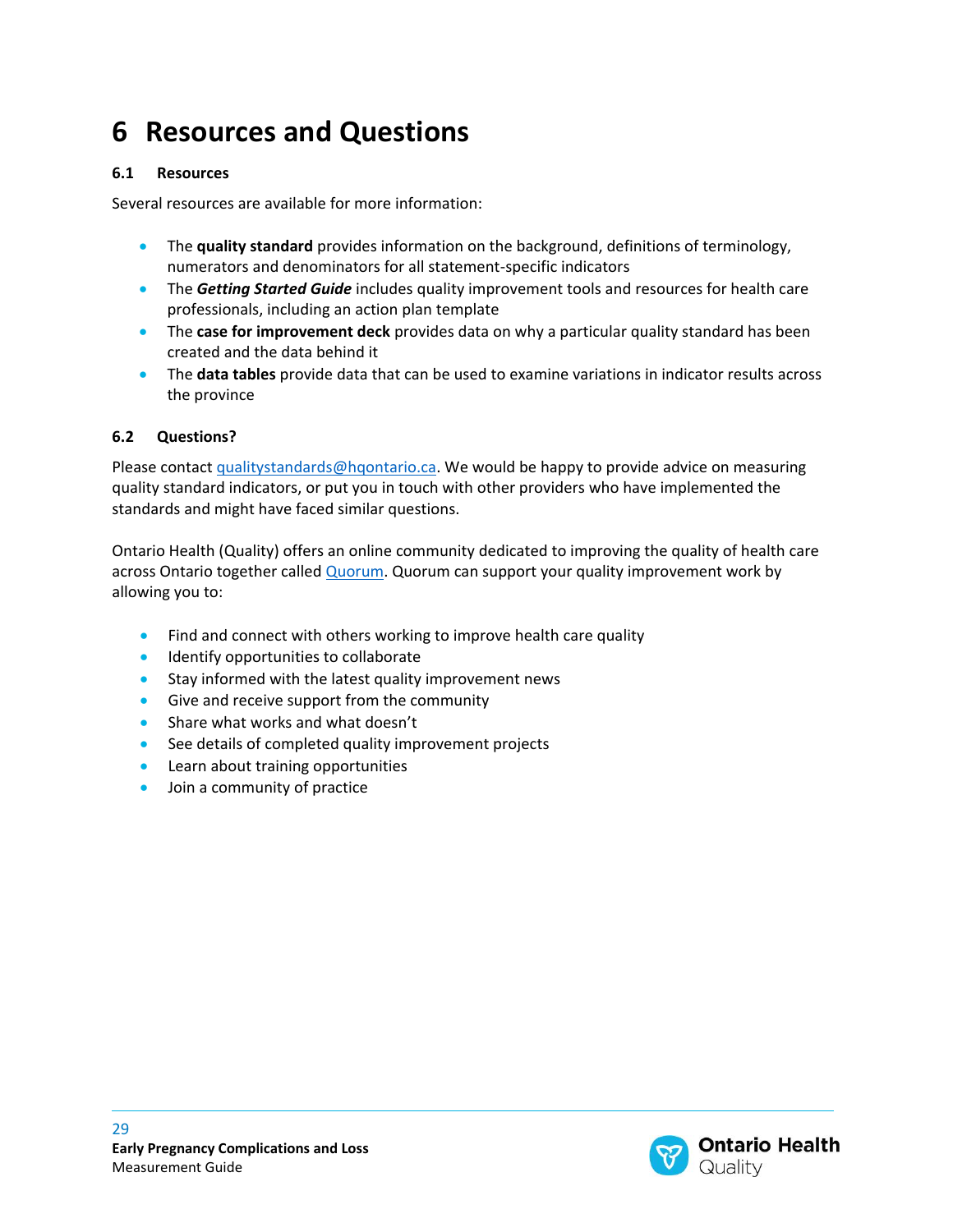## <span id="page-29-0"></span>**7 Appendix: Data Sources Referenced in This Quality Standard**

Within this quality standard, there are several data sources used for provincial measurement. The data source(s) for each indicator are listed within the individual indicator specifications. More details on the specific data sources that Ontario Health (Quality) used to produce the indicators are noted below.

#### **Discharge Abstract Database (DAD)**

The DAD is a database of information abstracted from hospital records that captures administrative, clinical and patient demographic information on all hospital inpatient separations, including discharges, deaths, signouts and transfers. CIHI receives Ontario data directly from participating facilities or from their respective regional health authorities or the MOHLTC. The DAD includes patient-level data for acute care facilities in Ontario. Data are collected, maintained and validated by CIHI. The main data elements of the DAD are patient identifiers (e.g. name, health care number), administrative information, clinical information (e.g. diagnoses and procedures) and patient demographics (e.g. age, sex, geographic location).

#### **Health Care Experience Survey (HCES)**

The HCES is a voluntary telephone survey aimed at Ontarians aged 16 and older and is conducted on a quarterly basis. The HCES asks randomly selected Ontarians for their views about their health care system, how healthy they are, if they have chronic conditions, if they have a primary care provider (family doctor, nurse practitioner or other health care provider), how long it takes to see their provider, their experience using the health care system, if they have been to an emergency room or a walk-in clinic, and their household and demographic characteristics. People living in institutions, in households without telephones, and those with invalid/missing household addresses in the Registered Persons Database (RPDB) are excluded. The Ministry of Health uses the information from the survey to understand the experience of Ontarians with respect to primary care.

#### **National Ambulatory Care Reporting System (NACRS)**

The NACRS contains data for all hospital-based and community-based emergency and ambulatory care, including day surgeries, outpatient clinics and emergency departments. Data are collected, maintained and validated by CIHI. CIHI receives Ontario data directly from participating facilities or from their respective regional health authorities or the MOHLTC. Data are collected, maintained and validated by CIHI. Data elements of the NACRS include patient identifiers (e.g. name, health care number), patient demographics (e.g. age, sex, geographic location), clinical information (e.g. diagnoses and procedures), and administrative information.